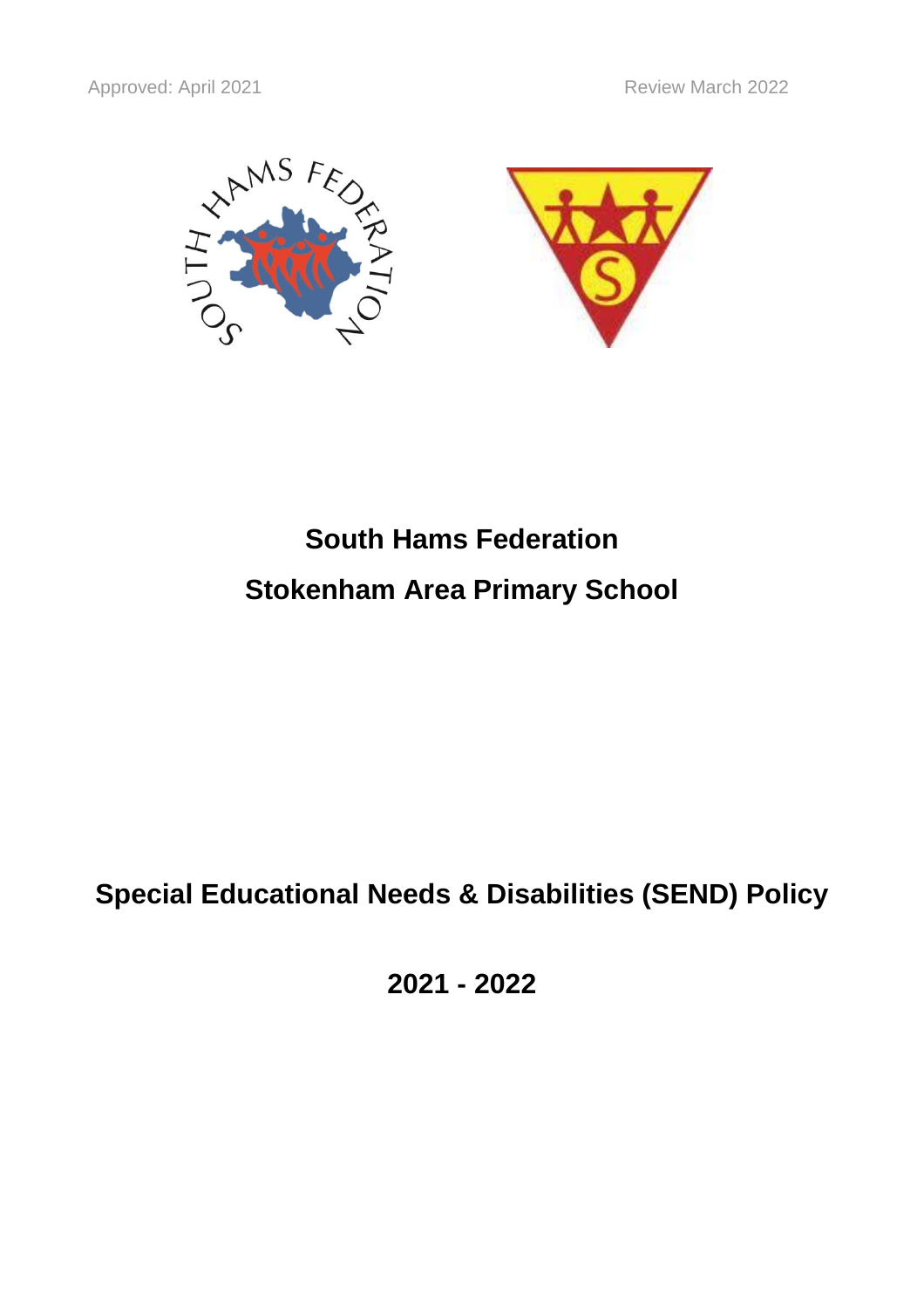#### **Context**

i<br>S This policy was developed in consultation with parents/carers, staff and pupils of the school community and pays due regard to;

- The SEND Code of Practice: 0 to 25 years, July 2014
- Part 3 of the Children and Families Act 2014 and associated regulations

i<br>I **Governor responsible for SEN:** Vicky Heath

i<br>I **Executive Headteacher:** Tess Coulthard

i<br>İ **Federation SENCO:** Hazel Acton

**Deputy SENCO:** Hannah Watt

i<br>İ **SENCO Qualifications:**

 $\mathcal{L}^{\pm}$  and  $\mathcal{L}^{\pm}$ 

NASENCO (2014), Our SENCOs are members of the SLT

i<br>I **Contact details:** [stokenham@southhamsfederation.org.uk](mailto:stokenham@southhamsfederation.org.uk)

**This policy will be reviewed annually**

j. **Reviewed:** 15 <sup>t</sup>**<sup>h</sup>** March 2021

Governor reviewed: 22<sup>nd</sup> March 2021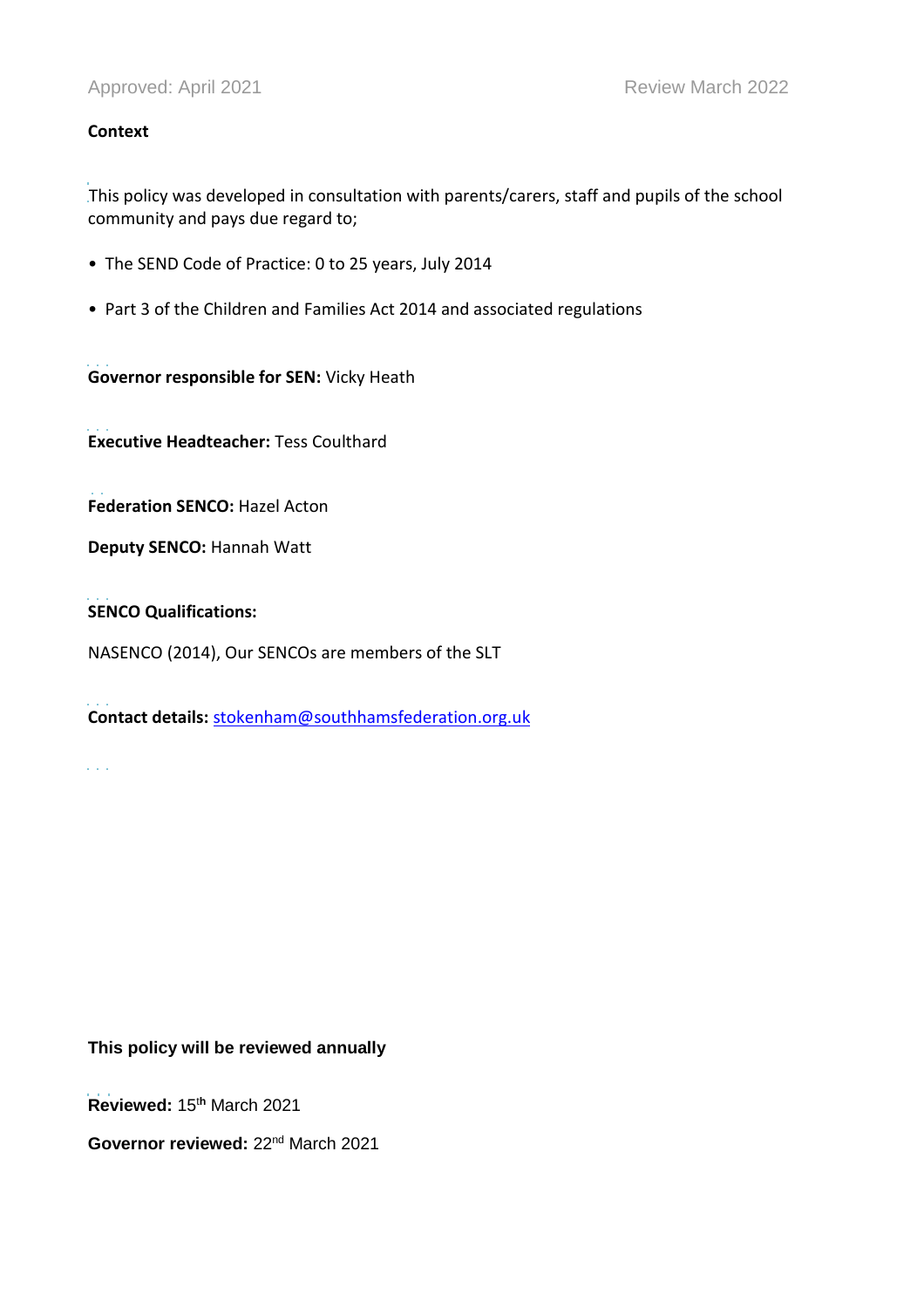# **Special Educational Needs and Disability (SEND) Policy**

This policy is in line with our teaching and learning policy and equality of opportunity policy and aims to support inclusion for all of our children. The responsibility for the management of this policy falls to the Executive Headteacher; the day-to-day operation of the policy is the responsibility of the Special Educational Needs Co-ordinator (SENCO) and the Deputy SENCO. The Governing Body, Executive Headteacher and the Deputy SENCO will work together closely to ensure that this policy is working effectively.

High quality first teaching is that which is differentiated to meet the needs of the majority of pupils. Some pupils will need something *additional to* and *different from* what is provided for the majority of pupils; this is special educational provision and we will use our best endeavours to ensure that provision is made for those who need it.

The staff at Stokenham Area Primary School will do their best to ensure that the necessary provision is made for any pupil who has special educational needs or disabilities. We will ensure that all staff in the school are able to identify and provide for those pupils who have special educational needs or disabilities to allow pupils with SEND to join in the activities of the school.

The staff and governors will also work to ensure that all SEND pupils reach their full potential, are fully included within the school community and are able to make successful transfers between educational establishments. This policy aims to support all members of staff in providing positive whole school approaches towards the learning, progress and achievement of SEND pupils. With this as an underlying principle, we believe that;

# *All teachers are teachers of Special Educational Needs. Every teacher is responsible and accountable for the progress and development of all pupils in their class even where pupils access support from teaching assistants or specialist staff.*

Teaching and supporting pupils with SEND is therefore a whole school responsibility requiring a whole school response. Meeting the needs of pupils with SEND requires partnership working between all those involved – Devon County Council (DCC), school, parents/carers, pupils, children's services and all other agencies.

#### **School Admissions**

**No pupil will be refused admission to school on the basis of his or her special educational need. In line with the Equality Act 2010 we will not discriminate against disabled children in respect of admissions for a reason related to their disability. We will use our best endeavours to provide effective educational provision.**

**Aims and Objectives**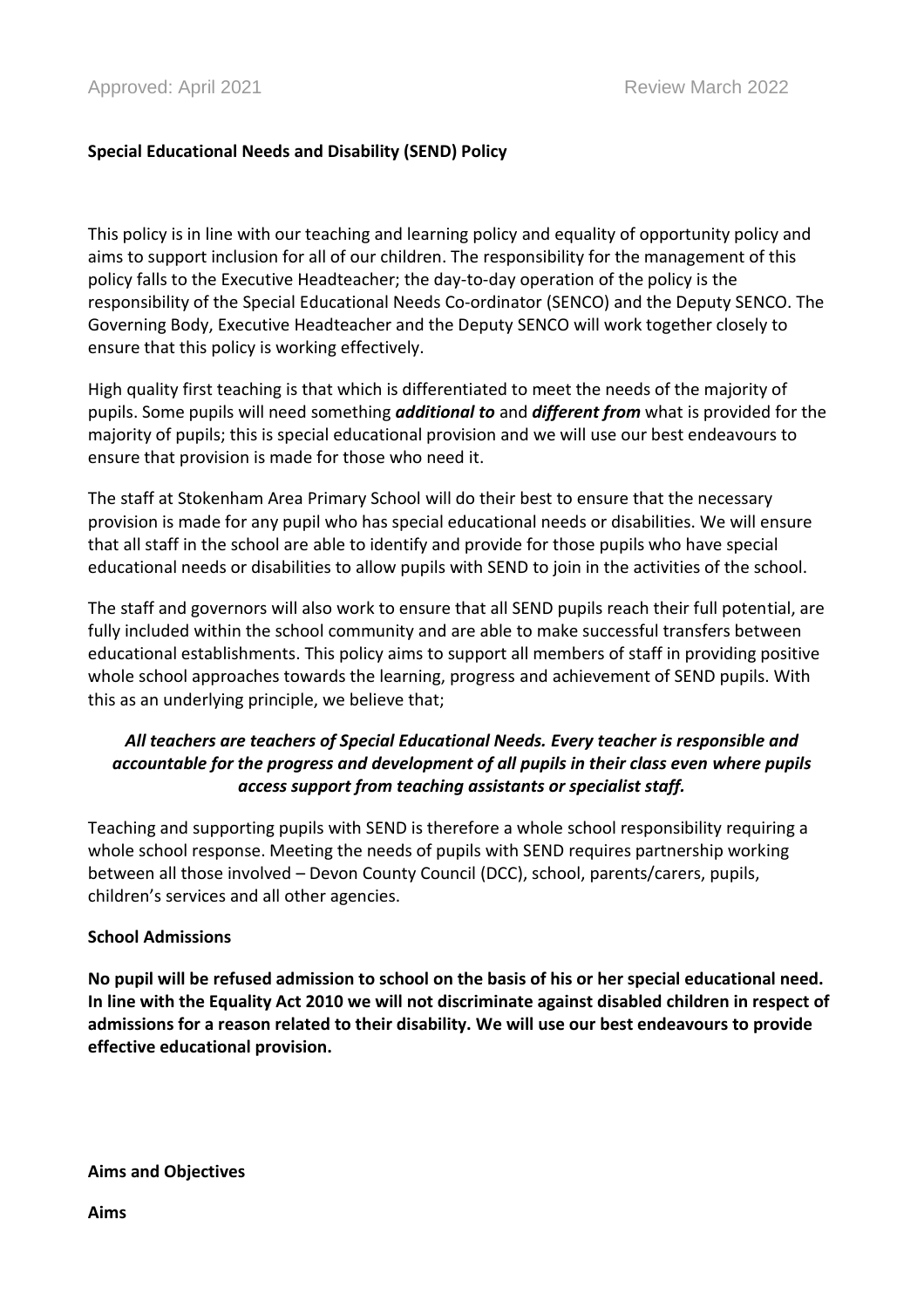## Approved: April 2021 **Review March 2022** Review March 2022

To provide the structure for a pupil-centred process that engages pupil, family, school and other professionals in planning for and implementing high quality, needs led provision that is consistent across the school. This is to ensure all of our pupils are able to access the same opportunities for learning and social development achieving maximum progress, fulfilling their potential and promoting their well-being.

#### **Objectives**

The SEND Policy of Stokenham Area Primary School reflects the principles of the 0-25 SEND Code of Practice (2014). The aims of this special educational needs policy are to:

- Ensure the Equality Act 2010 duties for pupils with disabilities are met,
- Enable pupils with special educational needs to have their needs met,
- Take into account the views of the pupils with special educational needs,
- Encourage good communication and genuine partnerships with parents/carers of children with special educational needs,
- Facilitate full access to a broad, balanced and relevant education, including an appropriate curriculum for the foundation stage and the National Curriculum, for pupils with special educational needs,
- In conjunction with the Medication Arrangements for Children and Young People make arrangements to support pupils with medical conditions and to have regard to statutory guidance supporting pupils at school with medical conditions,
- Implement a graduated approach to meeting the needs of pupils using the Assess, Plan, Do, Review process,
- Develop a culture of inclusion valuing high quality teaching for all learners, with teachers using a range of effective differentiation methods,
- Employ a collaborative approach with learners with a SEN or disability, their families, staff within school, other external agencies including those from Health and Social Care,
- Set appropriate individual learning outcomes based on prior achievement, high aspirations and the views of the learner and family,
- Share expertise and good practice across the school and local learning community,
- Make efficient and effective use of school resources,
- Have regard to the Code of Practice (2014) for the identification, assessment, support and review of special educational needs,
- Have regard to guidance detailed by Devon County Council.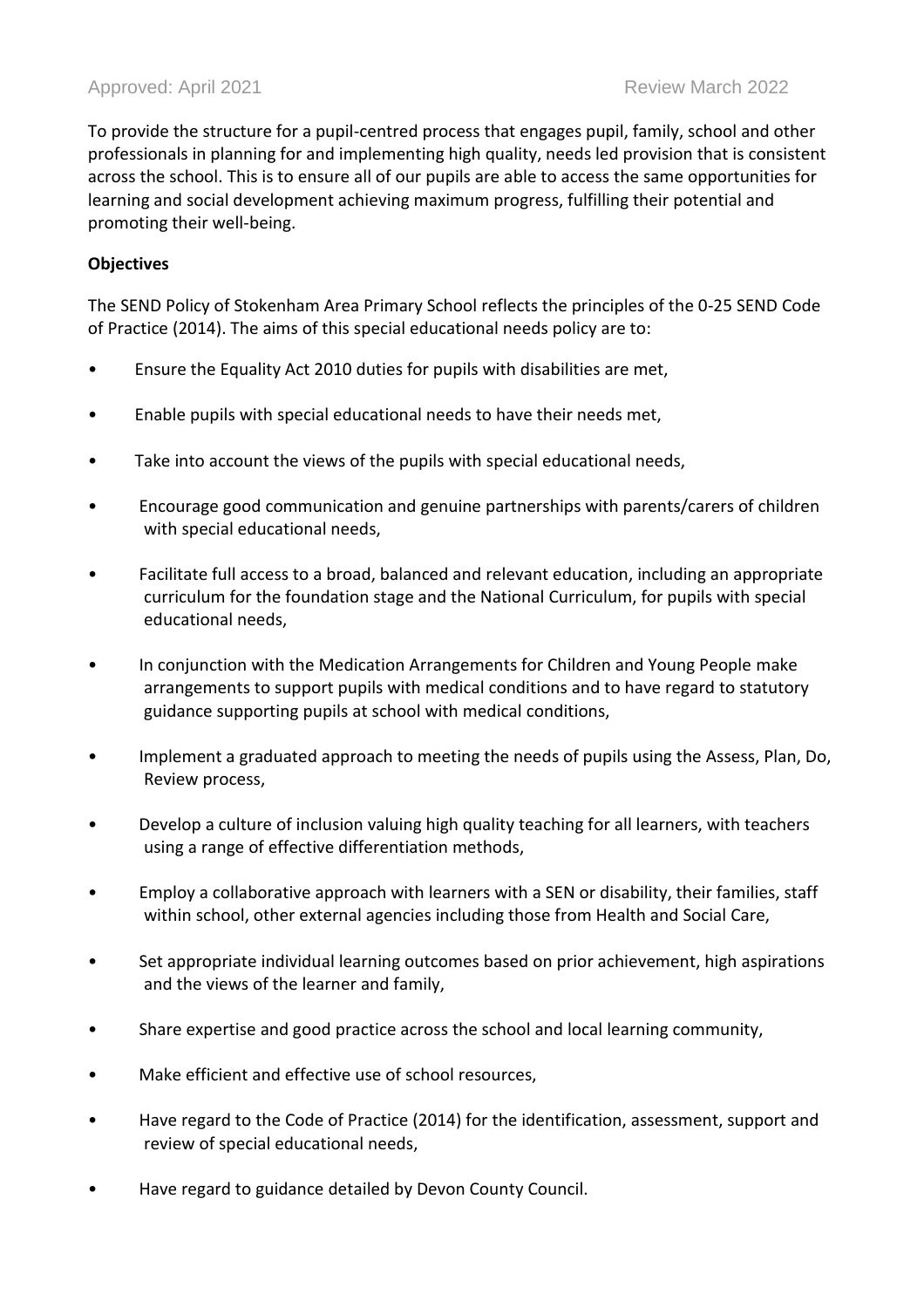# **Identifying and supporting Special Educational Needs & Disabilities**

#### *Definition of SEN*

Pupils have special educational needs if they have a learning difficulty or disability which calls for special education provision to be made for him/her namely provision *which is additional to or different from* that normally available in a differentiated curriculum. The schools within the South Hams Federation regard pupils as having a Special Educational Need if they:

a) Have a significantly greater difficulty in learning than the majority of pupils of the same age, or;

b) Have a disability which prevents or hinders him/her from making use of facilities of a kind generally provided for others of the same age in mainstream schools or mainstream post-16 institutions

c) A child under compulsory age has special educational needs if they fall within the definition at (a) or (b) above or would do so if special educational provision was not made for them (Section 20 Children and Families Act 2014)

Pupils must not be regarded as having a learning difficulty solely because the language or form of language of their home is different from the language in which they will be taught.

Stokenham Area Primary School will have regard to the SEND Code of Practice 2014 when carrying out its duties towards all pupils with SEND and ensure that parents/carers are informed by the school that SEND provision is being made for their child.

There may be times in a pupil's school career when they are identified as having a Special Educational Need. These pupils will be provided with intervention and/or support that is 'additional to or different from' the normal differentiated curriculum. This may be on an ongoing basis or for a limited time. Many pupils with sensory and/or physical disabilities may require adaptations, made as reasonable adjustments under the Equality Act 2010.

#### **Areas of Special Educational Need**

Under the SEND Code of Practice 2014 pupils identified as having a special educational need (SEN) will be considered within one or more of the following categories of need:

#### *Cognition and Learning;*

Children with learning needs may learn at a slower pace than other children and may have difficulty developing literacy or numeracy skills or understanding new concepts. Learning needs may be in addition to or as a result of other special educational needs.

Children with a specific learning difficulty (SpLD) will have difficulties related to one or more of dyslexia (reading and spelling), dyscalculia (maths), dyspraxia (co-ordination) and dysgraphia (writing).

Learning difficulties cover a wide range of needs, including moderate learning difficulties (MLD),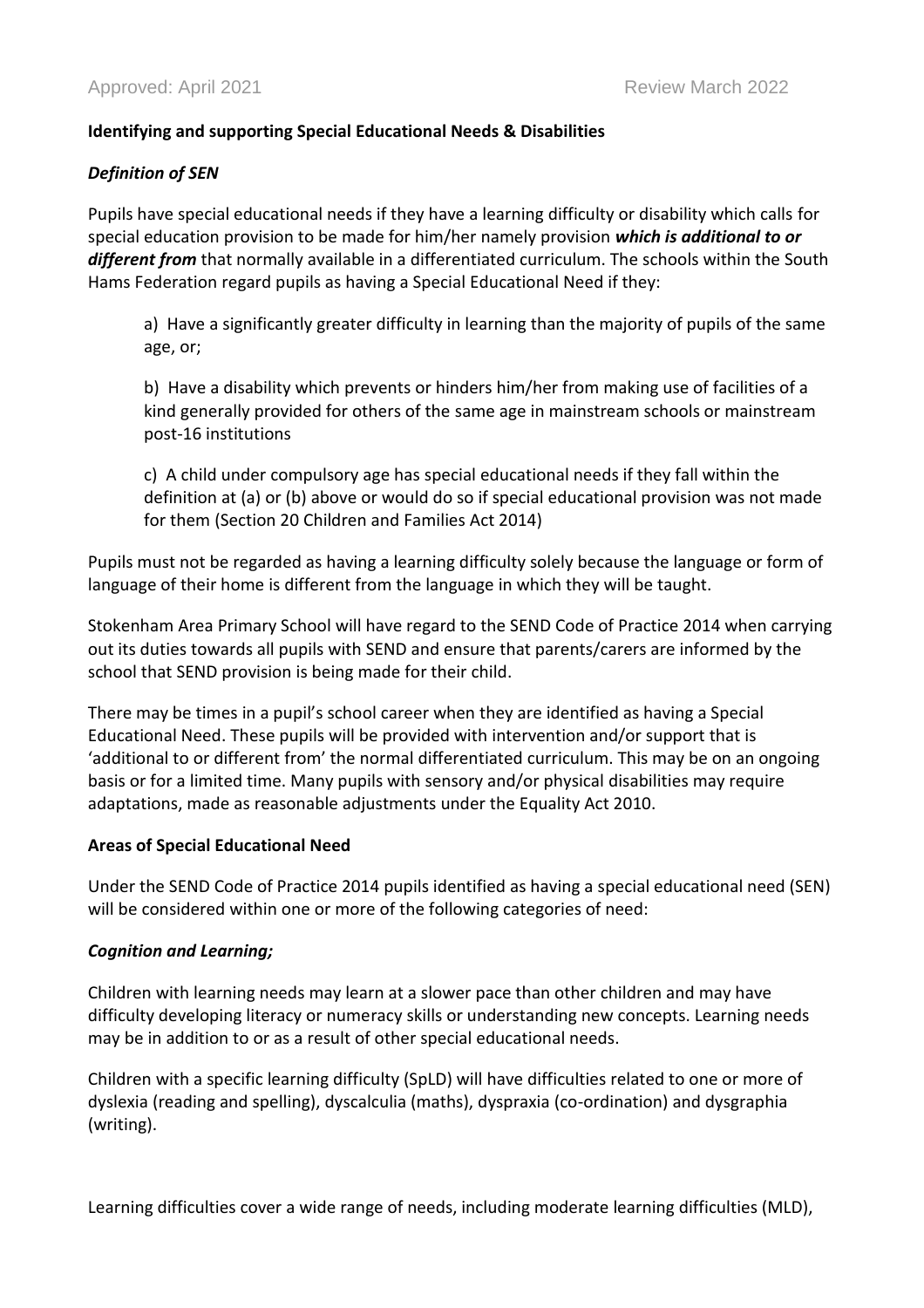severe learning difficulties (SLD), where children are likely to need support in all areas of the curriculum and associated difficulties with mobility and communication, through to profound and multiple learning difficulties (PMLD), where children are likely to have severe and complex learning difficulties as well as a physical disability or sensory impairment. Cognition and Learning needs include:

- Specific learning difficulties (SpLD)
- •Moderate learning difficulties (MLD)
- Severe learning difficulties (SLD), and
- Profound and multiple learning difficulties (PMLD)

# *Social, Emotional and Mental Health Difficulties;*

Children may experience a wide range of social and emotional difficulties which manifest themselves in many ways. These may include becoming withdrawn or isolated, as well as displaying challenging, disruptive or disturbing behaviour. These behaviours may reflect underlying mental health difficulties such as anxiety or depression, self-harming, substance misuse, eating disorders or physical symptoms that are medically unexplained.

Other children may have disorders such as attention deficit disorder, attention deficit hyperactive disorder or attachment disorder. Social, Emotional and Mental Health Difficulties include:

- •Attention Deficit Disorder (ADD).
- •Attention Deficit +Hyperactivity Disorder (ADHD)
- •Attachment Disorder

#### *Communication and Interaction needs;*

Children with speech, language and communication needs (SLCN) have difficulty in communicating with others. This may be because they have difficulty saying what they want to, understanding what is being said to them or because they do not understand or use social rules of communication. The profile for every child with SLCN is different and their needs may change over time. They may have difficulty with one, some or all of the different aspects of speech, language or social communication at different times of their lives.

Children with autism, including Asperger's Syndrome, are likely to have particular difficulties with social interaction. They may also experience difficulties with language, communication and imagination, which can impact on how they relate to others. Communication and Interaction needs include:

- Speech, language and communication needs (SLCN)
- •Autism (including Asperger Syndrome)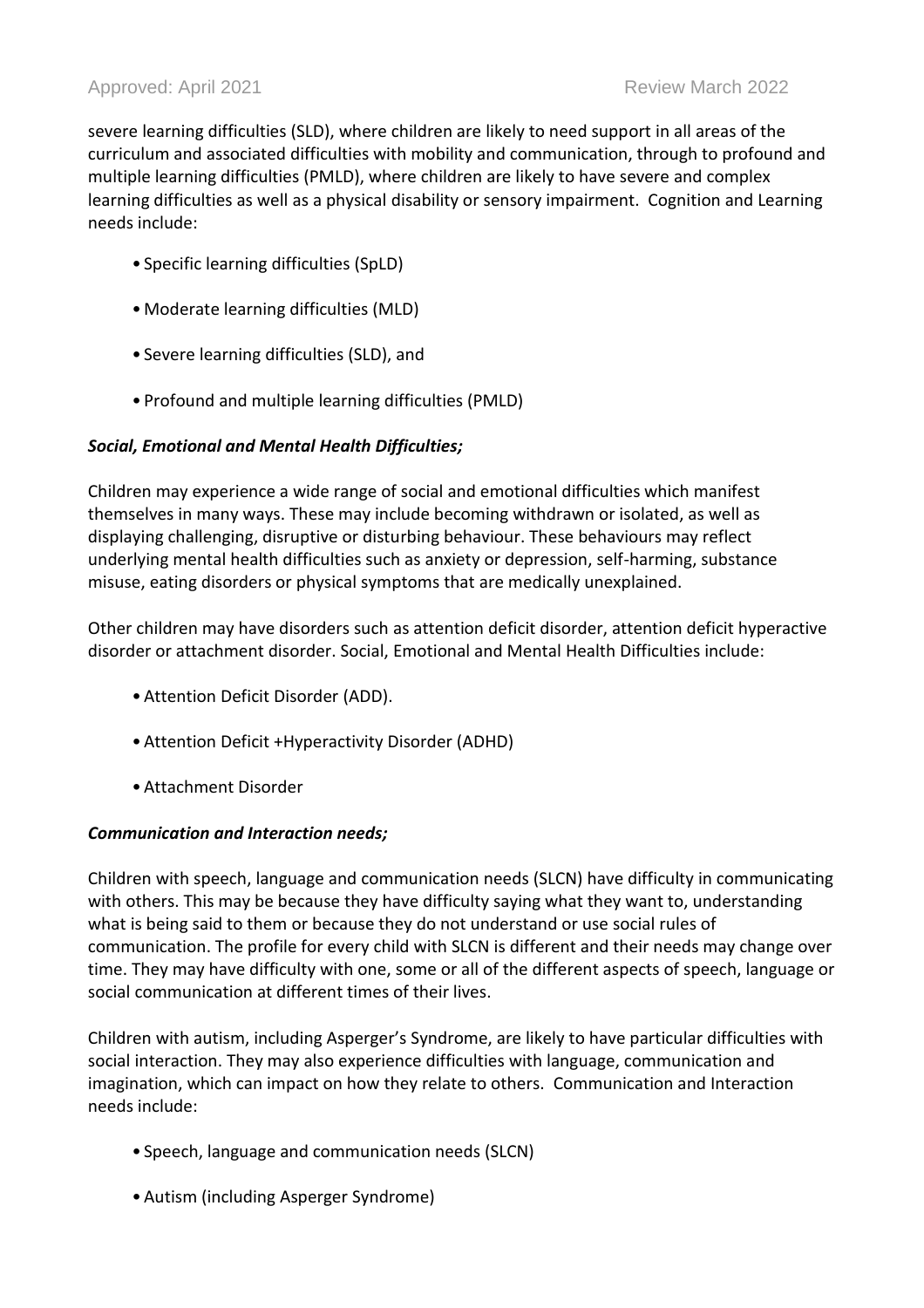# *Sensory and/or Physical needs;*

Some children require special educational provision because they have a disability and this prevents or hinders them from making use of the educational facilities generally provided. These difficulties can be age related and may fluctuate over time.

Many children with vision impairment (VI), hearing impairment (HI) or a multi-sensory impairment (MSI) will require specialist support and/or equipment to access their learning. Children with an MSI have a combination of vision and hearing difficulties. Some children with a physical disability (PD) require additional ongoing support and equipment to access all the opportunities available to their peers. Sensory and/or physical needs include:

- Visual impairment (VI)
- •Hearing impairment (HI including Deaf and hearing impairment)
- •Multi-sensory impairment (MSI sometimes referred to as Deafblind)
- Physical disability (PD).

#### **A Graduated Response to SEND**

#### *Early Concerns*

The progress made by all pupils is regularly monitored and reviewed. Initially, concerns registered by teachers, parents/carers or other agencies are addressed by appropriate differentiation within the classroom and a record is kept of strategies used. This can be then used in later discussions if concerns persist. Children identified are placed on each School's Diminishing the Difference list and are monitored closely.

#### *How we identify and support pupils with SEN*

All pupils' attainment and achievements are monitored by their teacher who is required to provide high quality teaching and learning opportunities differentiated for individual pupils. Where a pupil is making inadequate progress or falls behind their peers, additional support will be provided under the guidance of the class teacher. Adequate progress could:

- Be similar to that of peers;
- •Match or better the pupils' previous rate of progress;
- Close the attainment gap between the pupil and their peers;
- Prevent the attainment gap growing wider.

Where pupils continue to make inadequate progress despite support and high quality teaching, the class teacher will work with the school's Special Educational Needs Coordinator (SENCo) to assess if a pupil has a significant learning difficulty and agree appropriate support. Details of assessment tools and materials used by Stokenham Area Primary School can be found in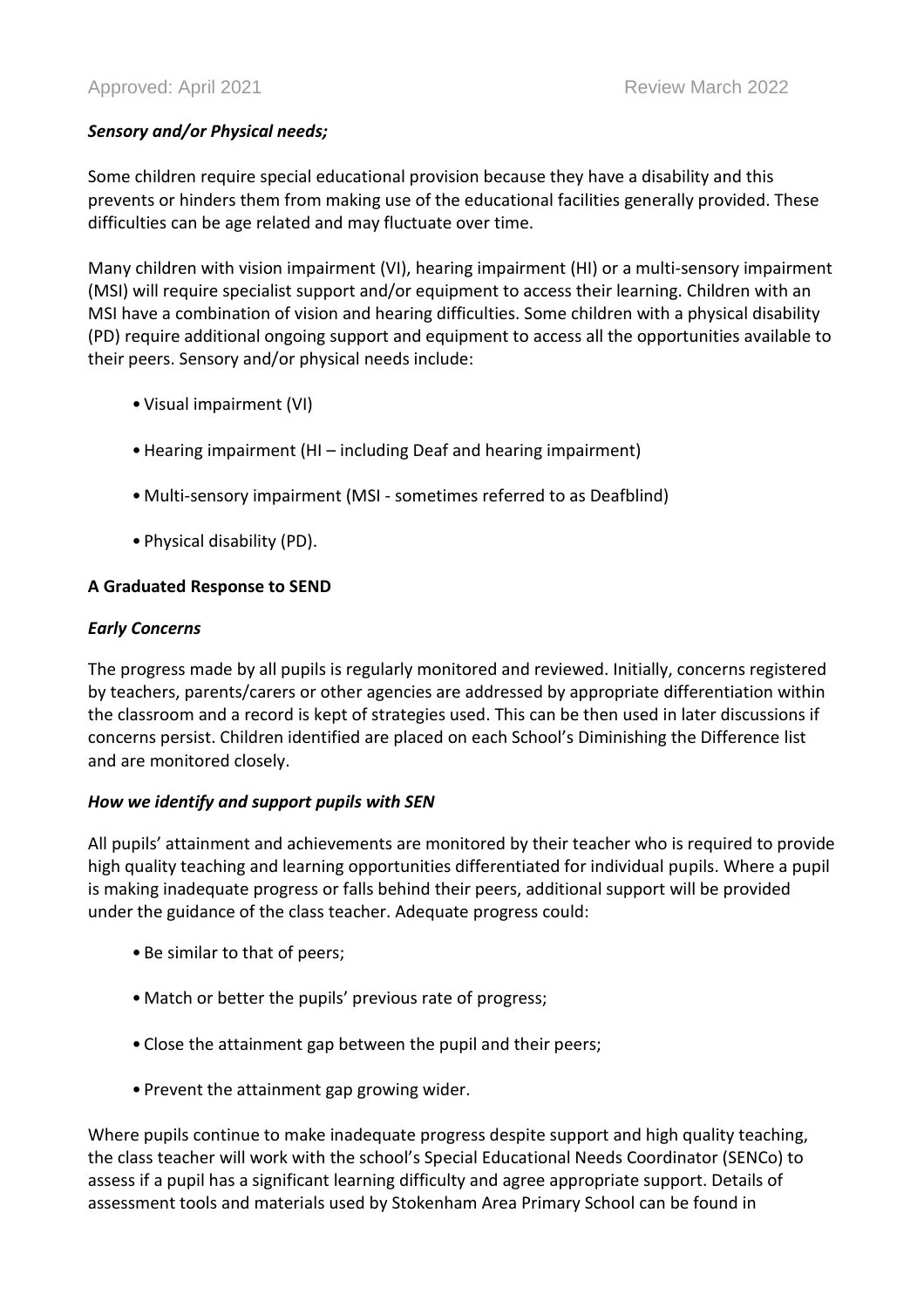# **Appendix A**.

In some cases, it may be necessary to seek assessment by or advice from an external professional such as a specialist teacher or educational psychologist. This will always involve discussion and agreement with the pupil's parents/carers.

When considering whether a pupil has a special educational need any of the following may be evident:

- Makes little or no progress even when teaching approaches are targeted particularly in a pupil's identified area of weakness;
- Shows signs of difficulty in developing literacy or mathematics skills which result in poor attainment in some curriculum areas;
- Persistent emotional or behavioural difficulties which are not ameliorated by appropriate behaviour management strategies;
- Has sensory or physical problems and continues to make little or no progress despite the provision of specialist equipment;
- Has communication and /or interaction difficulties and continues to make little or no progress despite the provision of an appropriate differentiated curriculum.
- Has emotional or behavioural difficulties which substantially and regularly interfere with the pupil's own learning or that of the class groups, despite having an individualised behaviour support programme;
- Has SEND or physical needs that require additional specialist equipment or regular advice or visits by a specialist service;
- Has a communication and/or an interaction difficulty that impedes the development of social relationships and cause a substantial barrier to learning.

#### **Assess, Plan, Do and Review**

Where a pupil is identified as having SEN, we will take action to support effective learning by removing barriers to learning and put effective special educational provision in place. This **SEN support** will take the form of a four-part cycle through which earlier decisions and actions are revisited, refined and revised with a growing understanding of the pupil's needs and of what supports the pupil in making good progress and securing good outcomes. This is known as **the graduated approach – assess, plan, do, review.**

For pupils with low level special educational needs the cycle of **Assess, Plan, Do** and **Review** will fit into the regular termly assessment and planning cycle for all pupils. These are known as Pupil Progress Meetings. For those pupils with more complex needs or for who a more frequent cycle needs to be employed additional meeting dates will be set and will include the termly Pupil Progress Meetings.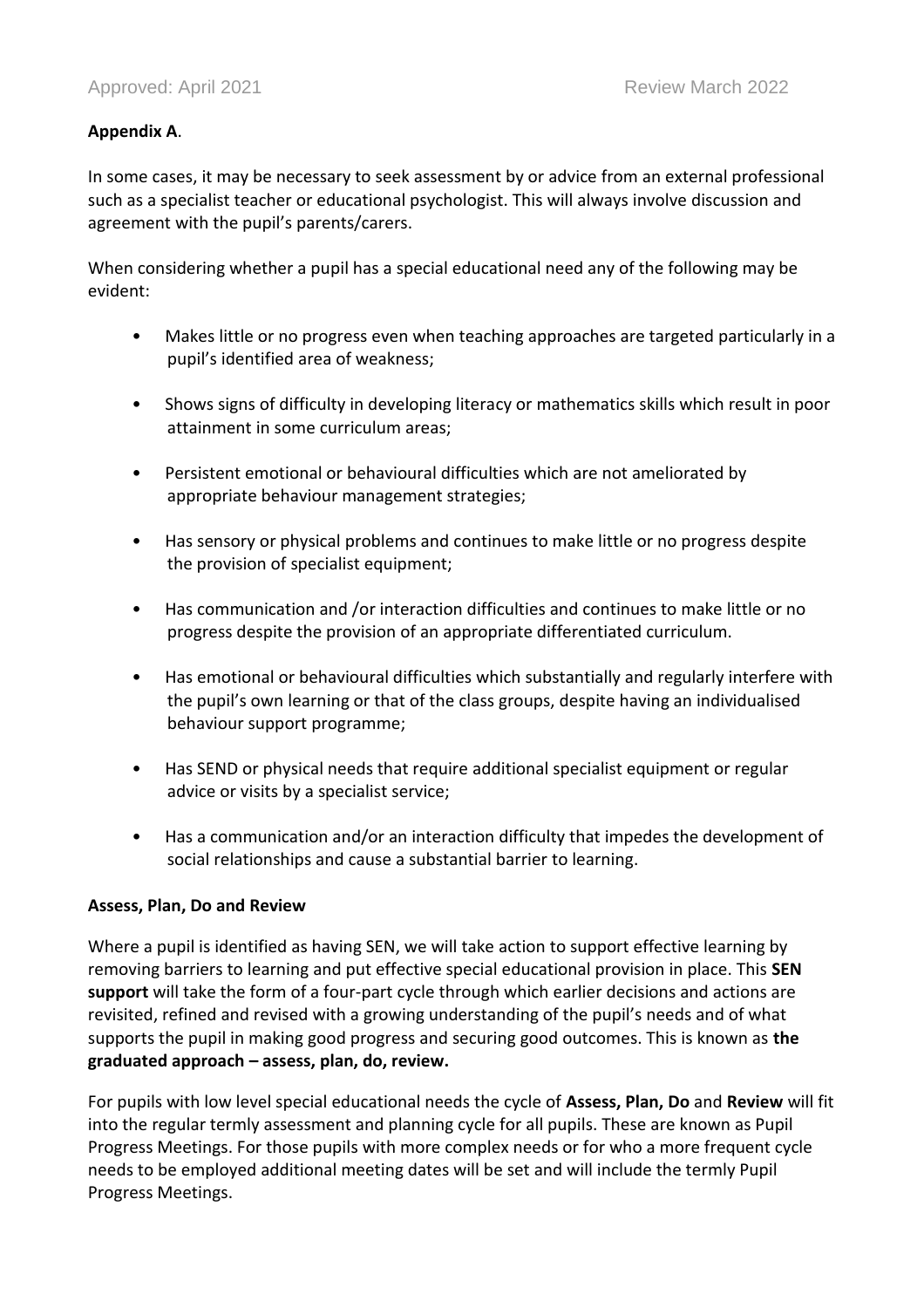#### **Graduated Response**

#### **Assess**

- In identifying a pupil as needing **SEN support** the class teacher, working with the SENCO, should carry out a clear analysis of the pupil's needs. This should draw on the teacher's assessment and experience of the pupil, their previous progress and attainment, as well as information gathered from other areas of the school.
- The pupil's development in comparison to their peers and national data should also be considered along with the parent's views and experience, the pupil's views and, if relevant, advice from external support services. The school and parents/carers will meet, where appropriate, with other agencies including those from Health and Social Care and will attend a Team Around the Child (TAC) meeting. A Lead professional will be nominated; if the need is educational this will most likely be the SENCO. Discussions will be recorded. Future actions will be recorded and assigned to the most appropriate person.
- This assessment will be reviewed regularly to ensure support and intervention are matched to need, barriers to learning are identified and overcome so that a clear picture of the interventions put in place and their impact is developed. With some areas of SEN, the most reliable method of developing a more accurate picture of need will be the way in which the pupil responds to an intervention.

#### **Plan**

- Parents/carers, with their child, will meet with the class teacher and the SENCO to decide on the interventions and support to be put in place as well as the expected impact on progress and development. This will be recorded in a TAC meeting and copies will be given to all attendees.
- The notes from the TAC meeting will clearly identify the areas of needs, the desired outcomes, the support and resources provided, including any teaching strategies or approaches that are required and when it will be reviewed.
- The support and intervention provided will be selected to meet the outcomes identified for the pupil, based on reliable evidence of effectiveness and will be provided by staff with appropriate skills and knowledge.
- The TAC action points will usually involve a contribution by parents/carers to reinforce learning at home.
- Where appropriate, the TAC action points will detail the support from other agencies and how this will support the pupil in achieving the desired outcomes.
- Parents/carers will be notified when it is decided to provide a pupil with SEN support (although parents/carers should have already been involved in the assessment of need).

**If it is agreed that a pupil requires SEN support, all parties will be invited to attend or report to a TAC and develop a plan detailing the support which will bring about the next part of the cycle –**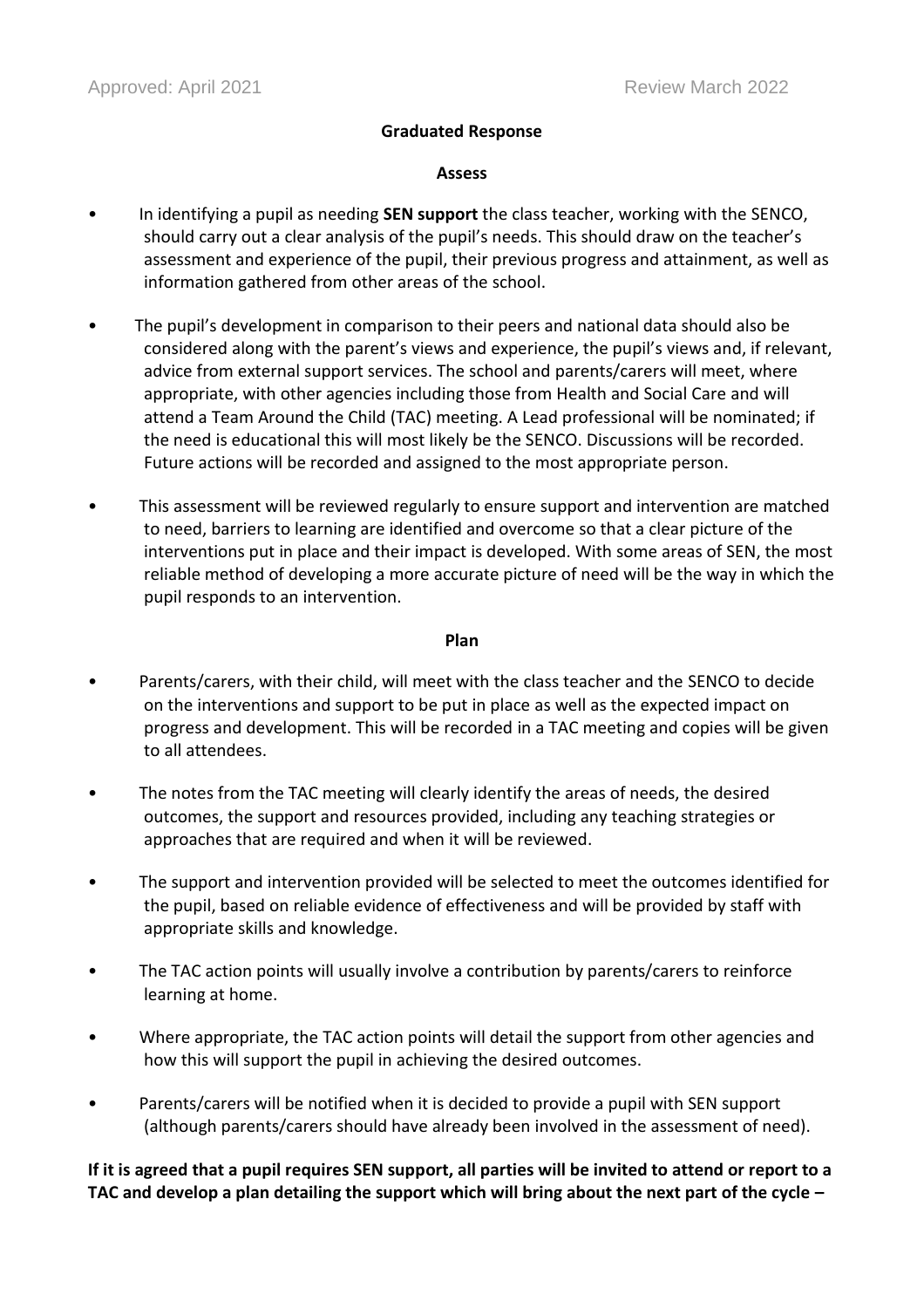- The class teacher remains responsible for working with the pupil on a daily basis and will work closely with any teaching assistants or specialist staff involved, to plan and assess the impact of support and interventions and how they can be linked to classroom teaching.
- The SENCO will support the class teacher in the further assessment of the pupil's needs, in problem solving and advising on the effective implementation of support.
- **The class teacher is responsible for the daily implementation of the plan and will contribute to –**

#### **Review**

- There will be a review of the TAC action points on the date previously agreed. This review will evaluate the impact and quality of the support and interventions and include the views of the pupil and their parents/carers.
- Parents/carers will be given information about the impact of the support and interventions provided enabling them to be involved with planning the next steps. Where appropriate other agencies will be asked to contribute to this review.
- Where a pupil has complex needs involving more than one agency it will depend on the pupils needs and the frequency of the educational reviews as to whether external agencies attend each educational review, this will be agreed at the initial meeting.
- This review will feedback into the analysis of the pupil's needs, then the class teacher, working with the SENCO, will revise the support in light of the pupil's progress and development, with decisions on any changes made in consultation with the parent and the pupil.
- Where there is a sustained period of insufficient or no progress, the school may decide to gain involvement and advice from a specialist or external agency. The school will consult with parents/carers before involving a specialist or external agency.

#### **Exit Criteria**

When a pupil has made sufficient progress in their area of need that they no longer require any provision that is *different from* or *additional to* that which is normally available as part of high quality and differentiated teaching they will no longer be seen as requiring SEN Support. At this point, through discussion and agreement with parents/carers the pupil will be removed from the schools SEN register.

#### **Statutory Assessment of Needs (EHC)**

Where, despite the school having taken relevant and purposeful action to identify, assess and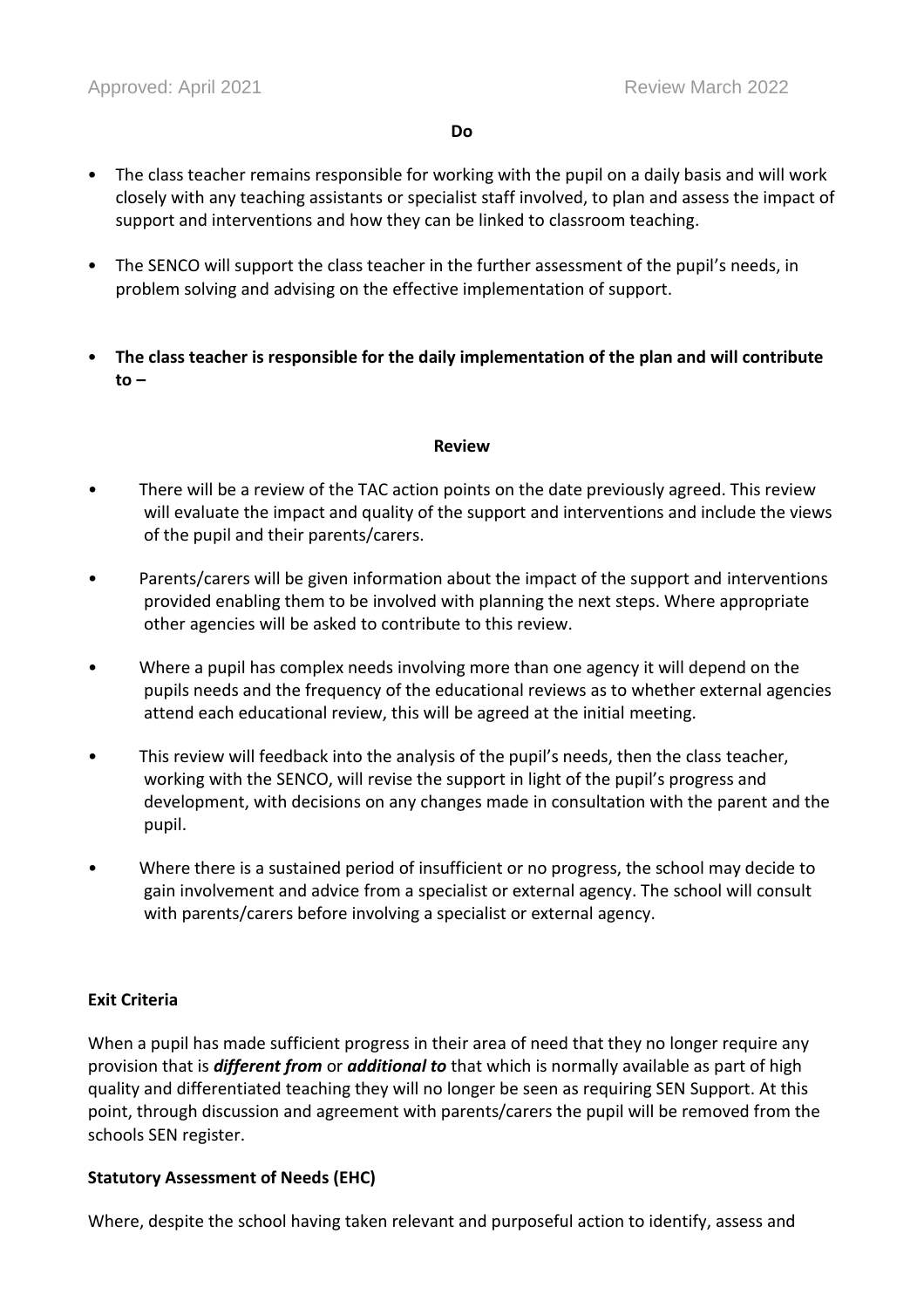meet the Special Educational Needs and/or Disabilities of the pupil, the child has not made expected progress, the school or parents/carers should consider requesting an Education, Health and Care (EHC) needs assessment. The evidence gathered through the regular reviews recorded in minutes of TAC meetings will help Devon County Council (DCC) in determining when this statutory assessment of needs is required.

Where a pupil has an Education Health and Care Plan (EHCP), Devon County Council must review the plan every twelve months as a minimum. Schools have a duty to co-operate consequently, all schools within the South Hams Federation will hold annual review meetings on the behalf of Devon County Council and complete the appropriate paperwork for this process.

# **Monitoring and Evaluation of SEND**

Regular monitoring of the quality of provision for all pupils including those with SEND follows the school's assessment and monitoring calendar. In addition, the cycle of Assess, Plan, Do and Review ensures that pupils with SEND have their individual provision reviewed regularly, and at least termly. Additional training, advice and support will be provided to teaching staff where necessary in order to facilitate pupil progress and to meet pupil needs.

Pupil progress is tracked half-termly and where pupils are not making sufficient progress additional information is sought and appropriate action taken.

# **Supporting Pupils and Families**

We value and accept the positive role and contribution parents/carers can make. We make every effort to work in full co-operation with parents/carers, recognising and respecting their roles and responsibilities. Parents/carers are encouraged to work with Stokenham Area Primary School and other professionals to ensure that their child's needs are identified properly and met as early as possible.

In order that they play an active part in their child's development, Stokenham Area Primary School will endeavour to provide parents/carers with the relevant information so they can reinforce learning in the home.

Stokenham Area Primary School endeavours to support parents/carers so that they are able to:

- Feel fully supported and taken seriously should they raise a concern about their child
- Recognise and fulfil their responsibilities and play an active and valued role in their child's education
- Understand procedures and documentation
- Make their views known about how their child is educated
- Have access to information, advice and support during assessment and any related decision- making process about special educational provision.

Parents/carers of a child with SEN support will have the opportunity to meet with the SENCO up to *3* times a year formally. The SENCO is happy to meet with parents/carers, without prior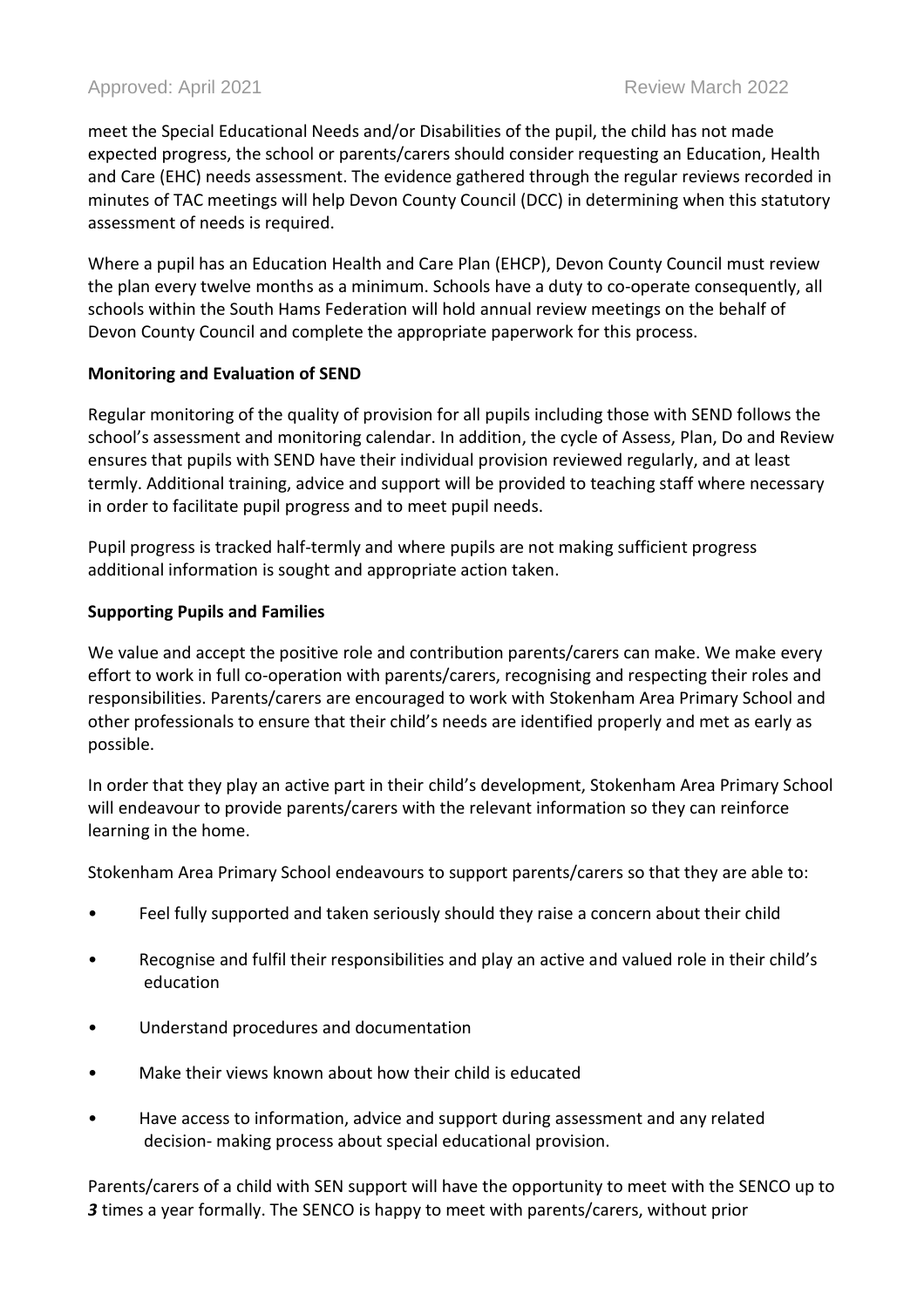#### arrangement, whenever possible.

Parents/carers are encouraged to seek help and advice from Independent Information Advice and Support services, including Devon Information, Advice and Support (DIAS) www.devonias.org.uk. These are able to provide impartial and independent advice, support and information on special educational needs and disabilities.

Parents/carers are also encouraged to visit the Devon County Council Local Offer website www.devon.gov.uk/send. This website provides valuable information about different agencies, services and resources for children, young people with SEND and their families in addition to school resources and information.

# **Children in Care:**

When a child is in care, the carers are accorded the same rights and responsibilities as parents. The school has both an appointed member of staff and a governor for Looked after Children.

# **Pupil Voice**

We hold the views of pupils highly and recognise the importance of gaining genuine pupil views in promoting the best pupil outcomes. Pupils are able to share their views in a number of different ways (appropriate to age and ability).

These views are welcome at any time but are specifically sought as part of their annual review, as part of their Pupil Progress Meetings and at the end of a targeted intervention. We ask all pupils to contribute to the setting of their own outcomes.

#### **Partnership with External Agencies**

Stokenham Area Primary School is supported by a wide range of different agencies and teams. The school's SEND Information Report details which agencies the school has worked with in the last 12 months, they are: School Nurse/Hearing Impairment /Visual Impairment/GP Service/SLT/Diabetes Nurse/Physical Difficulties Adviser/Behaviour Support team/Social Workers/ Communication and Interaction Team/ ICT adviser, Parent Support Advisor and Social Care. This SEND Information Report can be found on the school's website and is up-dated annually.

#### **Transition**

A change of school, class and staff can be an exciting, yet anxious time for all pupils. We recognise that this can be very challenging for some pupils with SEND. We endeavour to make sure these periods of change are carefully managed in a sensitive way to provide continuity of high quality provision and reassurance to pupils and families. Our processes for transition are explained further in *Appendix B*.

#### **Training and Resources**

# *Allocation of resources*

• Resources are allocated to support children with identified needs as identified previously.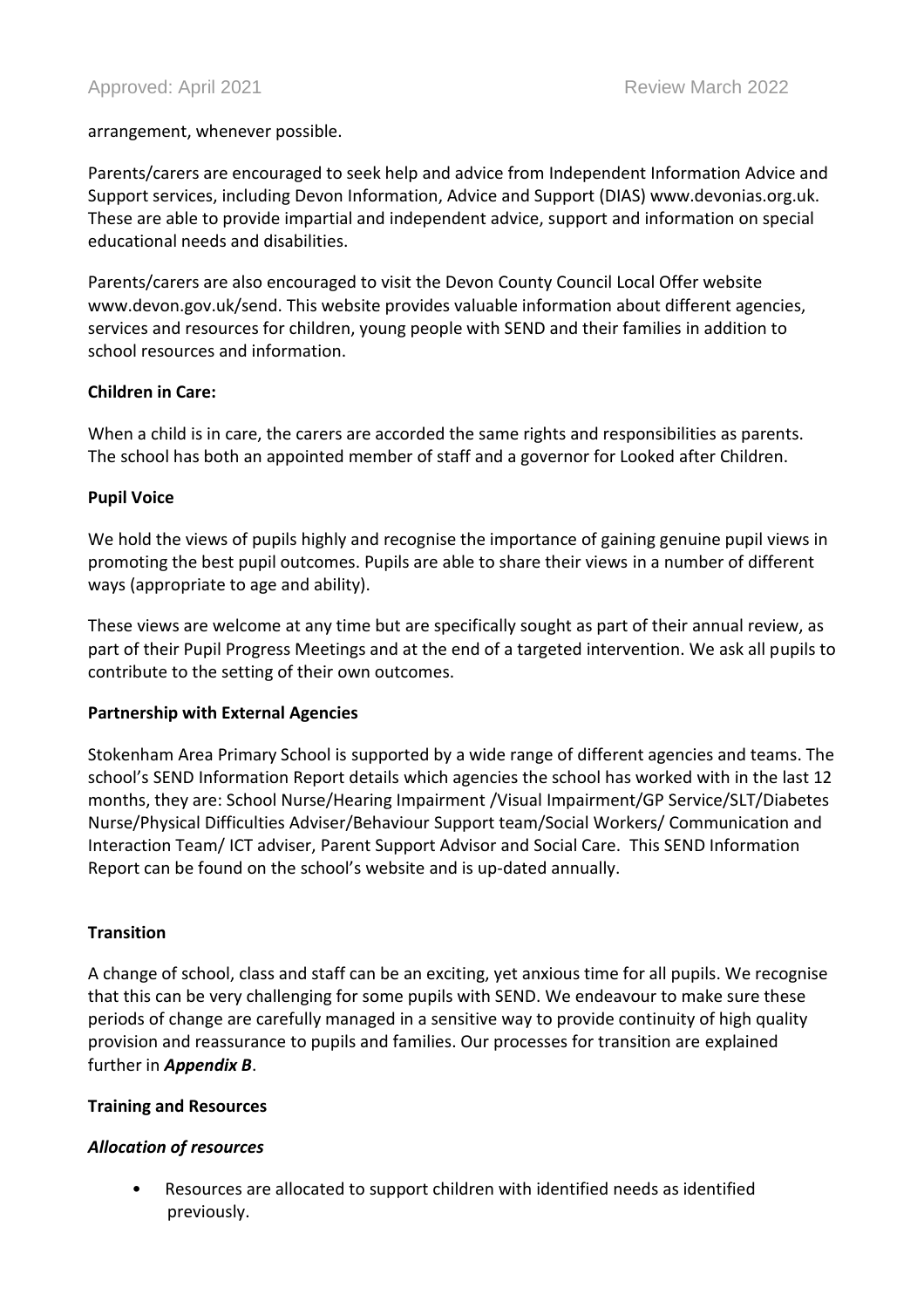- Each year we map our provision to show how we allocate human resources to each year group; this is reviewed regularly and can change during the academic year, responding to the changing needs within our classes.
- This support may take the form of differentiated work in class, support from a Teaching Assistant (TA) in focused intervention in groups, or for individuals.
- Specialist equipment, books or other resources that may help the pupil are purchased as required.

#### **Continuing Professional Development (CPD) for Special Educational Needs**

- All staff at the school engage in weekly INSET training sessions when Quality First Teaching is addressed.
- The SENCO and other SLT members provide regular CPD to other staff in school in specific aspects of meeting the needs of pupils with SEND – a programme covering a variety of SEN is offered and staff can sign up to the sessions which best meet their CPD needs.
- All staff have regular CPD meetings. The progress of all pupils including those with SEND is a core aspect of the appraisal process and appraisal targets will look at how to develop staff skills in meeting individual pupil needs as necessary.
- Teaching assistants are engaged in an ongoing training whereby the role of the teaching assistant is developed.
- External trainers are brought in periodically to address more specialist training needs such as dealing with specific medical conditions (e.g. epilepsy) or to train staff in the use of specific interventions.
- Peer support and guidance is available daily for all staff in school and some of the best training development occurs through professional dialogue with colleagues looking at meeting the specific needs of a pupil.

#### **Funding**

Funding for SEND in mainstream schools is mainly delegated to the schools' budget. It is the expectation that schools provide support to their pupils with SEND from their SEND budget. Where a pupil requires an exceptionally high level of support that incurs a greater expense, the schools can make a request using the EHCP assessment process, however this does **not** automatically lead to additional funding.

The schools will need to be able to demonstrate how it has spent the funding to date and the impact of this as well as demonstrating why further additional funding is required and how it would be used. This additional funding is then paid from Devon County Council's high needs block into the schools budget.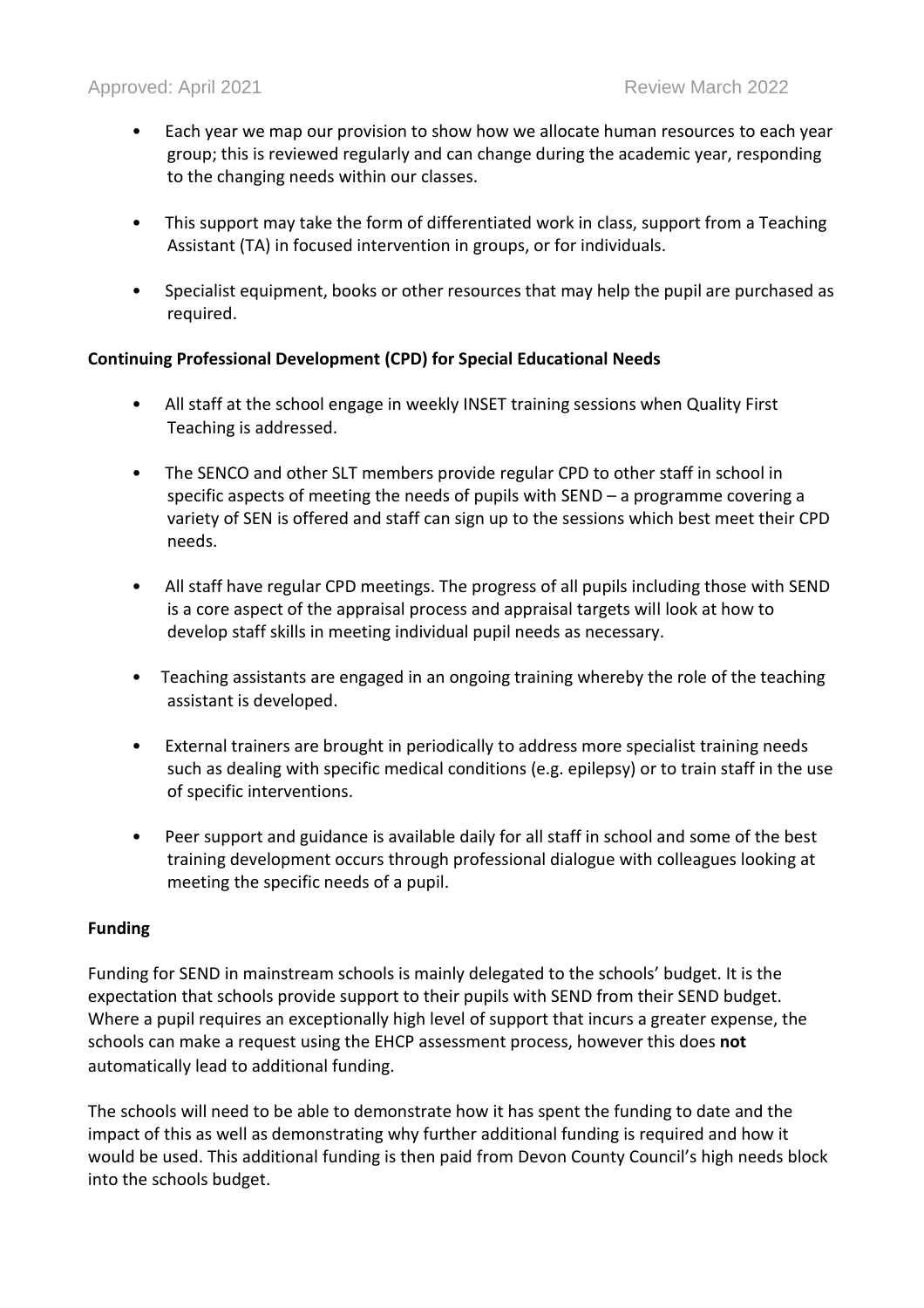#### **Personal Budgets**

Personal Budgets are only available to pupils with an Education, Health and social Care Plan (EHCP) or pupils who are currently under-going a needs assessment for an EHCP. Funding can be made available to parents/carers as a personal budget for them to commission their own provision for their child under certain conditions.

Parents/carers who would like to enquire further about using the personal budget should speak in the first instance to the SENCO.

#### **Roles and Responsibilities**

Provision for pupils with special educational needs is a matter for the school as a whole. In addition to the Governing Body, Executive Headteacher and SENCO, all members of staff have important responsibilities.

#### *Governing Body:*

- The Governing Body endeavours to follow the guidelines as laid down in the SEND Code of Practice (2014) to:
- use their best endeavours to make sure that a child with SEN gets the support they need – this means doing everything they can to meet children and young people's Special Educational Needs
- ensure that children and young people with SEN engage in the activities of the school alongside pupils who do not have SEN
- designate a teacher to be responsible for coordinating SEND provision the SEND coordinator, (or SENCO).
- inform parents/carers when they are making special educational provision for a child
- prepare a SEND information report and their arrangements for the admission of disabled children, the steps being taken to prevent disabled children from being treated less favourably than others, the facilities provided to enable access to the school for disabled children and their accessibility plan showing how they plan to improve access progressively over time

#### *Executive Headteacher:*

The Executive Headteacher has responsibility for the day-to-day management of all aspects of the federation's work, including provision for children with special educational needs. The Executive Headteacher will keep the Governing Body fully informed on Special Educational Needs issues. The Executive Headteacher will work closely with the SENCO and the Governor with responsibility for SEND.

#### *The SENCO:*

In collaboration with the Executive Headteacher and governing body, the SENCO determines the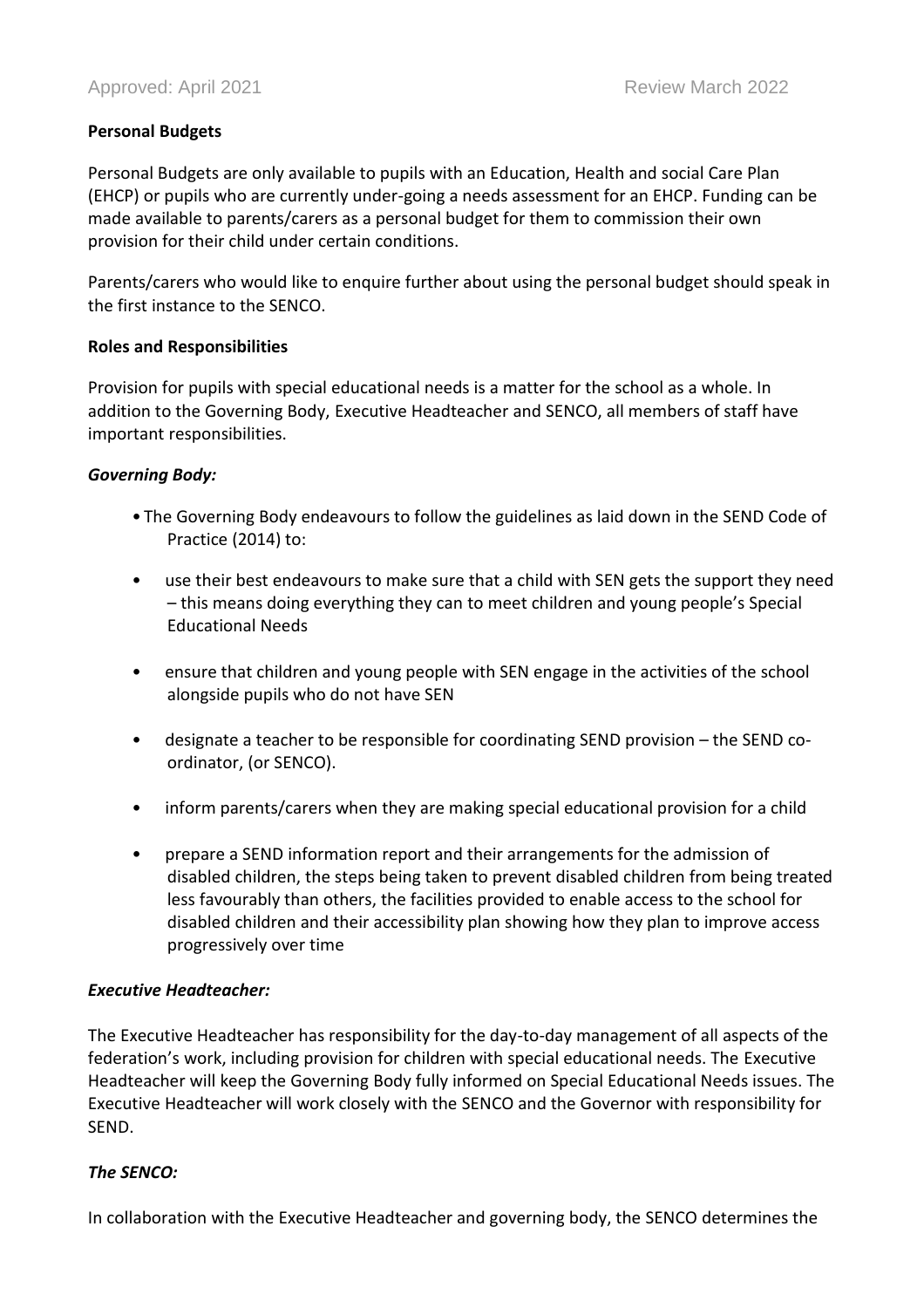strategic development of the SEND policy and provision with the ultimate aim of raising the achievement of pupils with SEND.

The SENCO takes day-to-day responsibility for the operation of the SEND policy and co-ordinates the provision for individual children, working closely with staff, parents/carers and external agencies. The SENCo provides relevant professional guidance to colleagues with the aim of securing high- quality teaching for children with special educational needs.

Through analysis and assessment of children's needs, and by monitoring the quality of teaching and standards of pupils' achievements and setting targets, the SENCO develops effective ways of overcoming barriers to learning and sustaining effective teaching.

The SENCO liaises and collaborates with class teachers so that learning for all children is given equal priority.

The principle responsibilities for the SENCO include:

- Overseeing the day-to-day operation of the SEND policy
- Coordinating provision for SEND pupils and reporting on progress
- Advising on the graduated approach to providing SEND support Assess, Plan, Do, Review
- Advising on the deployment of the school's delegated budget and other resources to meet pupils' needs effectively
- Monitoring relevant SEND CPD for all staff
- Managing the Inclusion team
- Overseeing the records of all children with special educational needs and ensuring they are up to date
- Liaising with parents/carers of children with special educational needs
- Contributing to the in-service training of staff
- Being a point of contact with external agencies, especially the local authority and its support services
- Liaising with Early Years providers, other schools, educational psychologists, health and social care professionals and independent or voluntary bodies
- Liaising with potential next providers of education to ensure a pupil and their parents/carers are informed about options and a smooth transition is planned
- Monitoring the impact of interventions provided for pupils with SEND
- To lead on the development of high quality SEND provision as an integral part of the school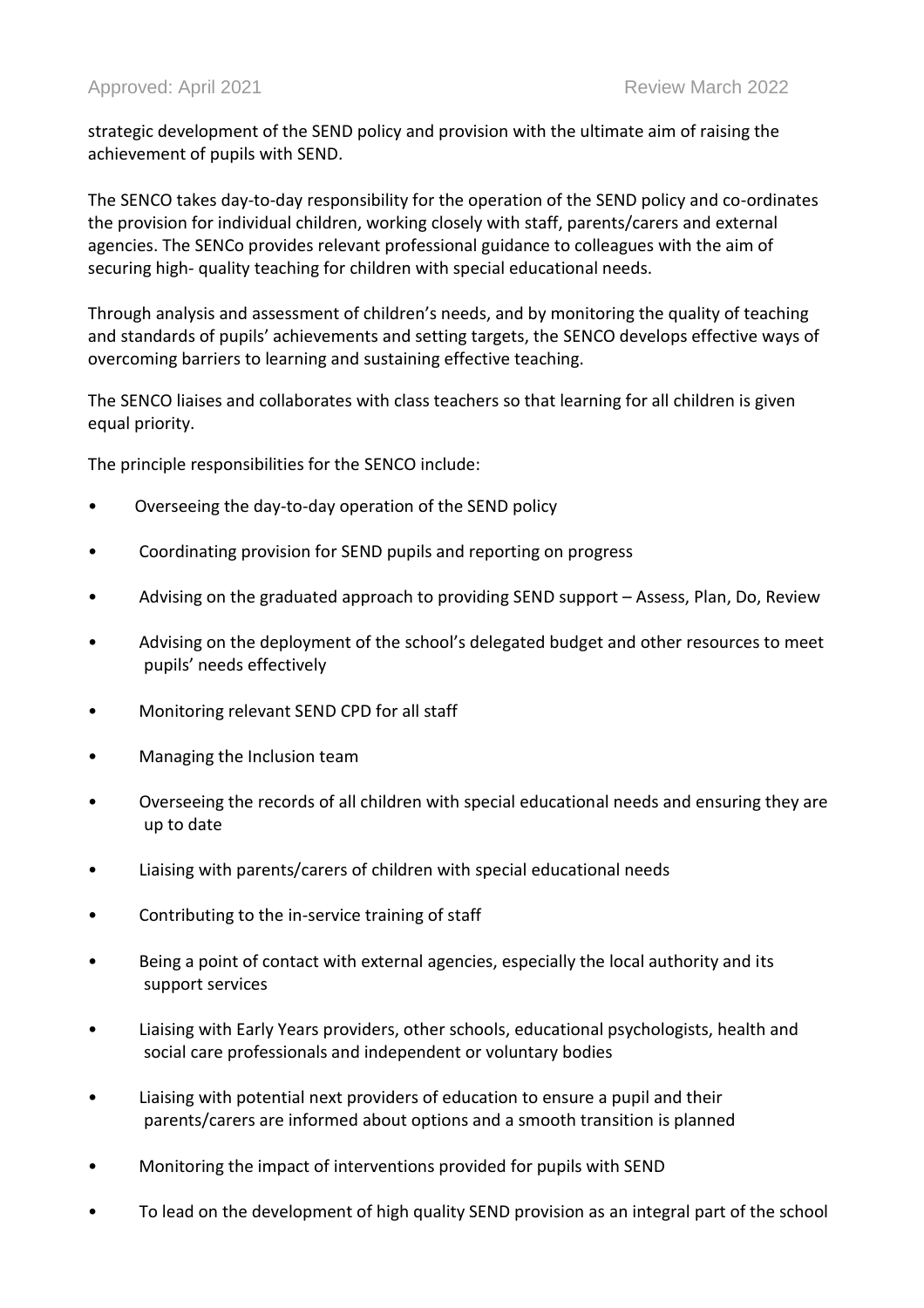#### improvement plan

• Working with the Executive Head teacher, Senior Leadership Team and the school governors to ensure that the school meets its responsibilities under the Equality Act (2010) with regard to reasonable adjustments and access arrangements.

## *All Teaching and Non-Teaching Staff:*

- All staff are aware of the school's SEND policy and the procedures for identifying, assessing and making provision for pupils with special educational needs.
- Class teachers are fully involved in providing high quality teaching, differentiated for individual pupils. This includes reviewing and, where necessary, improving, their understanding of strategies to identify and support vulnerable pupils and their knowledge of the SEND most frequently encountered.
- Class teachers are responsible for setting suitable learning challenges and facilitating effective special educational provision in response to pupils' diverse needs in order to remove potential barriers to learning. This process should include working with the SENCO to carry out a clear analysis of the pupil's needs, drawing on the teacher's assessment and experience of the pupil as well as previous progress and attainment.
- Teaching assistants will liaise with the class teacher and the SENCO on planning, on pupil response and on progress in order to contribute effectively to the graduated response, (assess, plan, do, review).

#### **Meeting Medical Needs**

The Children and Families Act 2014 places a duty on schools to make arrangements to support pupils with medical conditions. Individual healthcare plans will normally specify the type and level of support required to meet the medical needs of such pupils.

Where children and young people also have SEN, their provision should be planned and delivered in a coordinated way. For those pupils with an Education, Health and Care (EHC) plan this will be used as it brings together health and social care needs, as well as their special educational provision.

Stokenham Area Primary School recognises that pupils with medical conditions should be properly supported so that they have full access to education, including school trips and physical education. Some children with medical conditions may be disabled and where this is the case the school will comply with its duties under the Equality Act 2010.

# *Please see the Federation's Medication Arrangements for Children and Young People for further details.*

#### **Children in Hospital**

The member of staff responsible for ensuring that pupils with health needs have proper access to education will liaise with other agencies and professionals\*, as well as parents/carers, to ensure good communication and effective sharing of information. This will enable optimum opportunities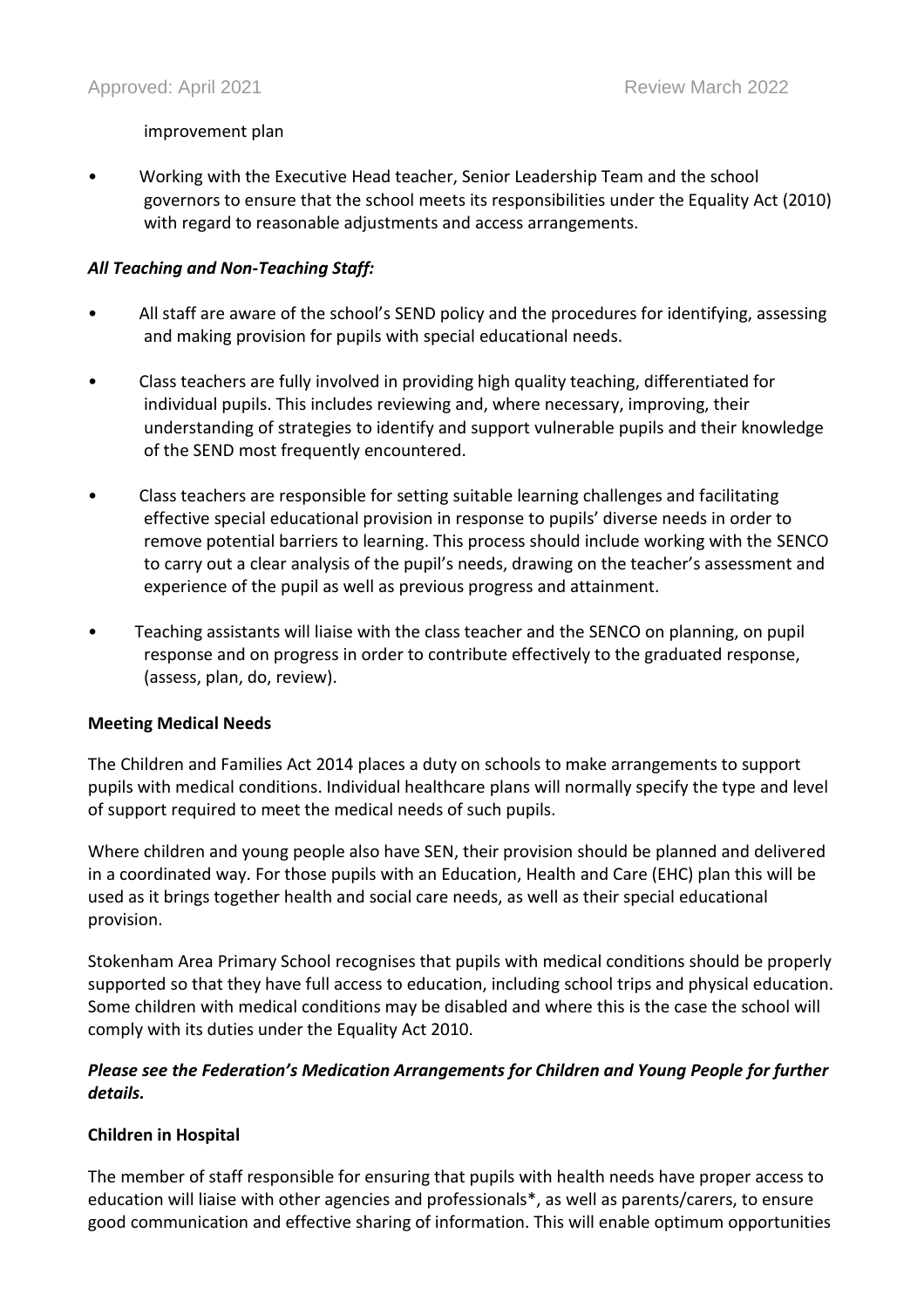for educational progress and achievement.

#### \* E.g. *medical agencies, Hospital School, DPLS*

#### **SEND Information Report**

The school will ensure that the SEND information is accessible on the school website. Governors have a legal duty to publish information on their websites about the implementation of the policy for pupils with SEND. The information published will be updated annually and any changes to the information occurring during the year will be updated as soon as possible. Details on the information required can be found in **Appendix C**.

#### **Monitoring and Accountability**

#### **Accessibility**

Stokenham Area Primary School is compliant with the Equality Act 2010 and Accessibility legislation and work hard to develop their accessibility and respective accessibility plans which are updated every three years and can be accessed on each school's website.

#### **Storing and Managing Information**

Pupil SEND records will be kept in accordance to the DfE guidance contained in "Statutory Policies for schools" (February 2014)

(https://www.gov.uk/government/uploads/system/uploads/attachment\_data/file/284301/statut ory \_schools\_policies.pdf)

#### **Responding to Complaints**

In the first instance, parent complaints about the provision or organisation of SEND are dealt with through the procedures outlined in the South Hams Federation's Complaints Policy.

If there continues to be disagreement with regard to SEND provision, Devon County Council (DCC) should make arrangements that include the appointment of independent persons with a view to avoiding or resolving disagreements between the parents/carers and the school. This includes access to mediation before tribunal. Parents/carers have a right to appeal to a SEND tribunal at any stage.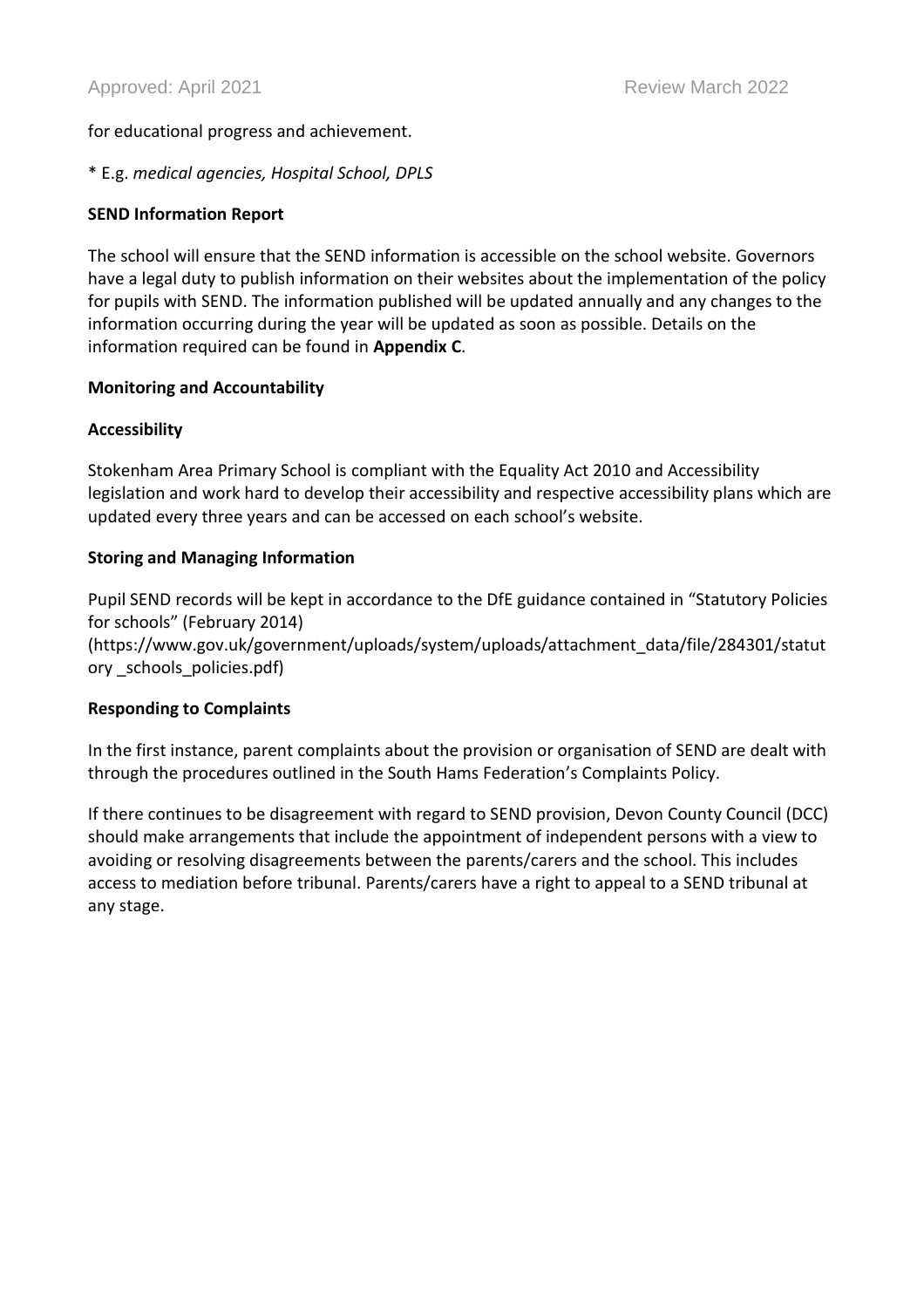#### **Appendix A**.

Assessment tools and materials used by the schools in the South Hams Federation

The Devon Graduated Response Tool:

[http://new.devon.gov.uk/educationandfamilies/special-educational-needs-and-disability-send](http://new.devon.gov.uk/educationandfamilies/special-educational-needs-and-disability-send-local-offer)[local-offer](http://new.devon.gov.uk/educationandfamilies/special-educational-needs-and-disability-send-local-offer)

Early Help for Families in Devon: Assessment which incorporates many of the core components from previous assessments, including;

- Common Assessment Framework (CAF)
- Family Health Needs Assessment
- Individual Learning Plans /My Plans for children with an EHCP
- Statutory assessment of Special Educational Needs (Statement of SEN)
- Integrated Health & Social Care Assessment
- 139a Learning Difficulty Assessment

Once families have completed the Early Help Assessment, a Triage Meeting will decide on the most appropriate support. Families will work with their lead professional to identify the outcomes that need to be met for individual children and young people. These may be added to the Right for Children electronic system if multi-agencies are involved.

For more complex children, a request for a statutory assessment may be submitted with evidence of the actions/interventions already taken to date, this may result in a statutory EHC plan.

# **Statutory assessment should not be the first step in the process; rather it should follow on from planning already undertaken by professionals with parents and young people, as part of the assess, plan, do review cycle.**

At the start of our dialogue with families we want to have dynamic conversations where families and young people feel they have a voice which is heard. Some families may need support for this but the main essence is not to prevent all families and young people to have the same approach at developing person centred planning.

For children with SEND, the 'This is My Child' and 'This is Me' questions can be used to enable this conversation.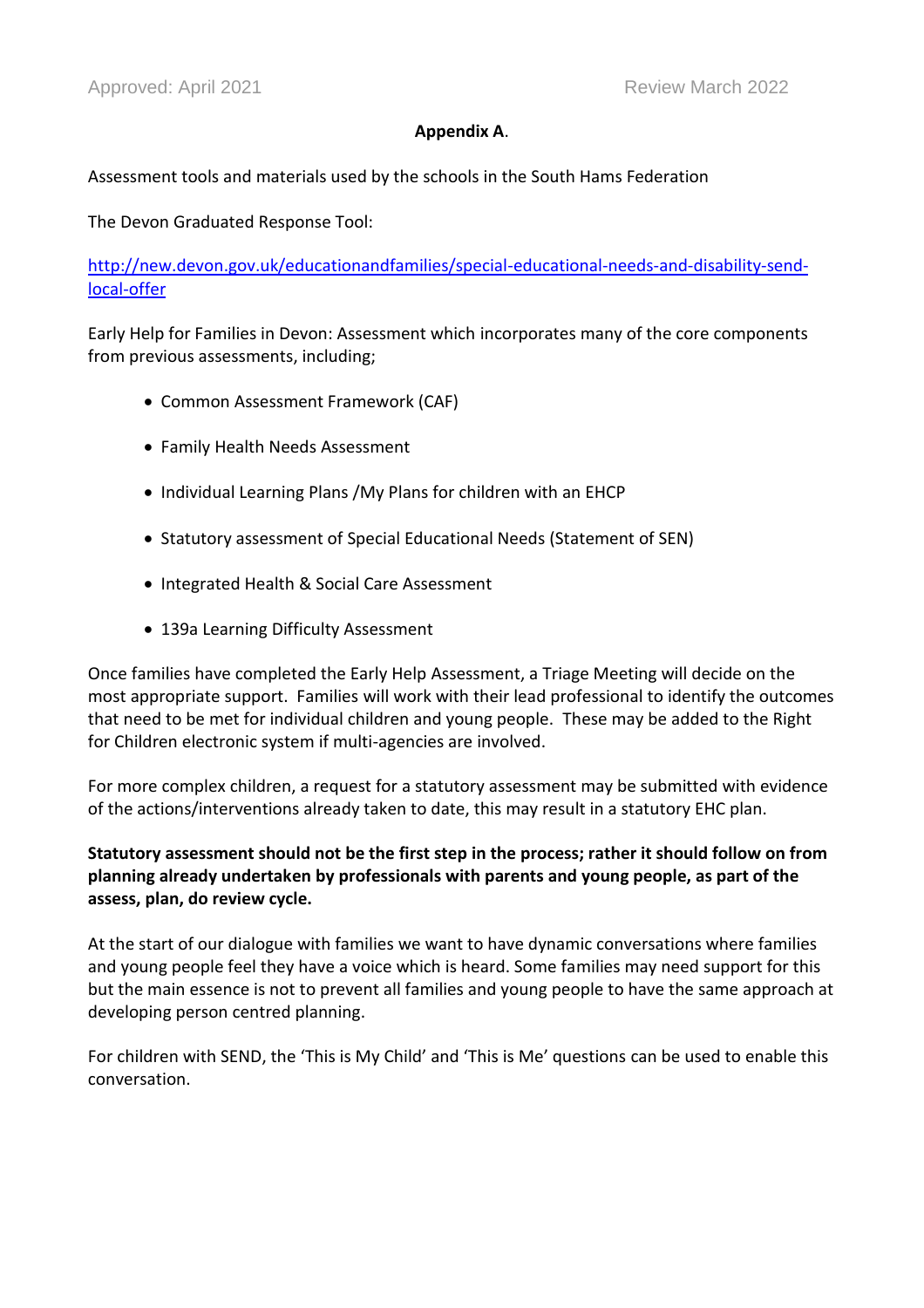#### **Appendix B**

#### **Transition - Pre-School to entry into our Foundation Stage Classes.**

The SENCO and the Reception Class Teacher work with in partnership with parents/ carers/ child and Pre-School managers and SENCO prior to the September in which a child is due to start school, ensuring all relevant assessment procedures have been undertaken and agencies contacted in order to ensure provision and support is in place as soon as possible following the child joining a given school within the federation. Links built with outside agencies in pre-school are built on and developed, once the child enters mainstream schooling.

#### **Transition to Secondary School**

The SENCO and the Year 6 Teacher work in partnership with parents/ carers/ child and the SENCO at the secondary school (Kingsbridge Academy, Dartmouth Academy) prior to the September in which a child is due to start Secondary Education.

Enhanced transitions take place throughout the summer term of Year 6, all relevant documentation is handed to the secondary school SENCO and form tutors involved. Outside agencies involved with the child are contacted, and informed of the child's imminent move to secondary school so as to ensure that provision and support is in place as soon as possible following the child's transfer to secondary school. Should a child move school before the age of 11, the same procedures are followed, to ensure a smooth transition from one school to another.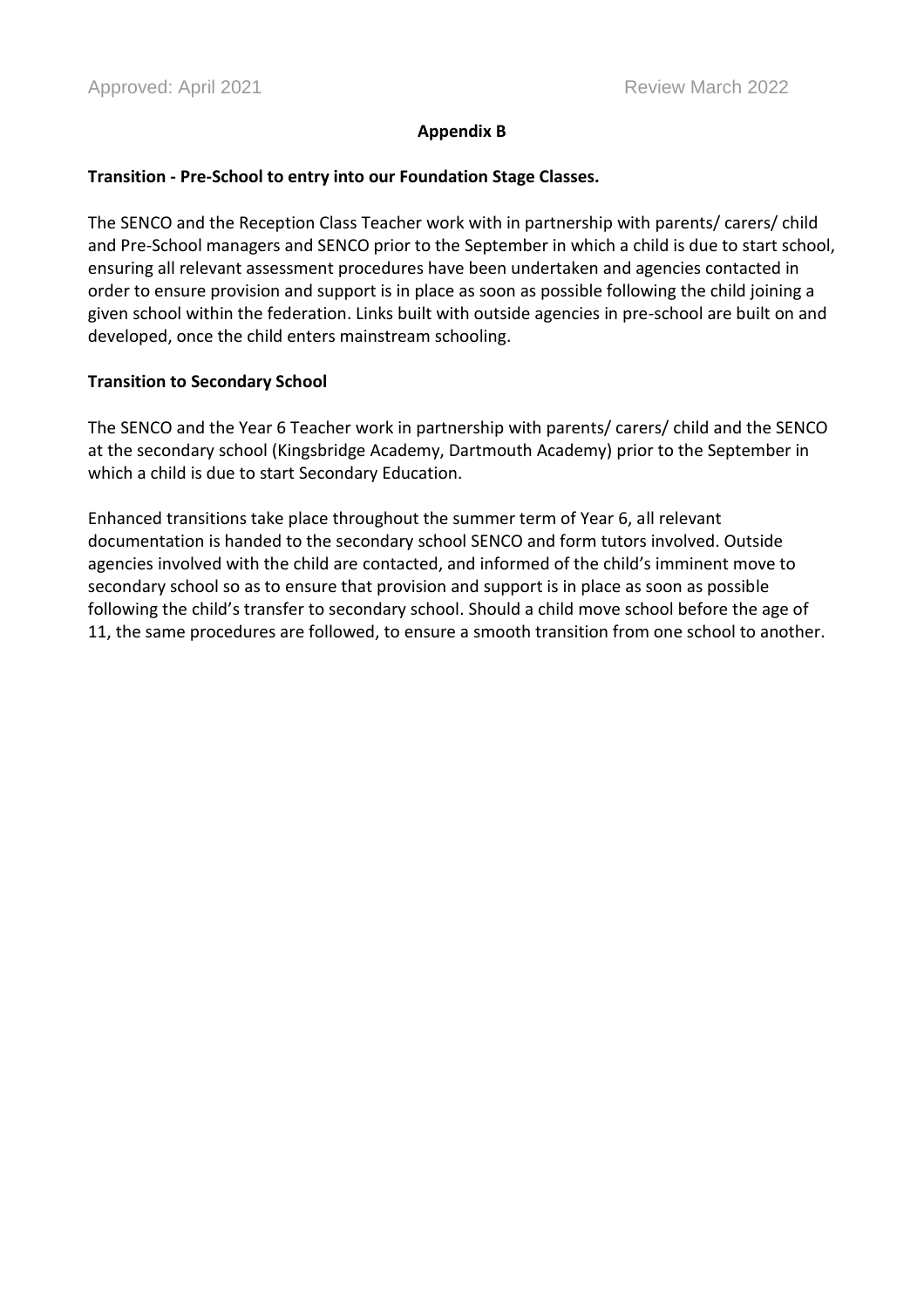# **Appendix C**

# South Hams Federation -Stokenham Area Primary School

# SEN Information Report March 2021

# **What do I do if I think my child has special educational needs?**

**\*** Firstly, speak to your child's class teacher. If your child's class teacher also has concerns about your child's progress and/or attainment, s/he will discuss the concerns with the Special Educational Needs and Disabilities Coordinator.

 If you continue to be concerned, contact school and ask to speak to the Special Educational Needs and Disabilities Coordinator (SENDCo), Mrs Hazel Acton.

# **What are Special Educational Needs?**

**4** If a pupil does not make adequate progress even when teaching approaches are targeted at a pupil's identified area of weakness, then the pupil may be identified as having special educational needs. Therefore, your child might be considered to have a Special Educational Need if s/he has a learning difficulty which calls for special educational provision to be made for them.

 Pupils with a disability have special educational needs if they have any difficulty in accessing education and if they need any special educational provision to be made for them, that is additional to or different from what is normally available in schools in the area.

# **My child has been identified as having special educational needs by the preschool or previous school.**

 Contact us directly and ask to speak to Mrs Hazel Acton, or Mrs Tess Coulthard. We can find out about your child's needs before s/he starts school.

\* We will contact the previous school or preschool to obtain an ILP and any reports from external agencies such as the Educational Psychologist or paediatrician.

# **What will happen if my child is identified as having special educational needs?**

\* We will explain to you what different or extra provision we are providing for your child.

\* We may write an ILP which will specify the most important next-steps learning targets for your child and how we intend to help your child to achieve them. We will invite you to review this plan with us about once a term.

\* We may write an individual support plan, which will highlight the challenges that your child faces and positive strategies that can be used to support your child. This will be reviewed on an annual basis, or if needs change.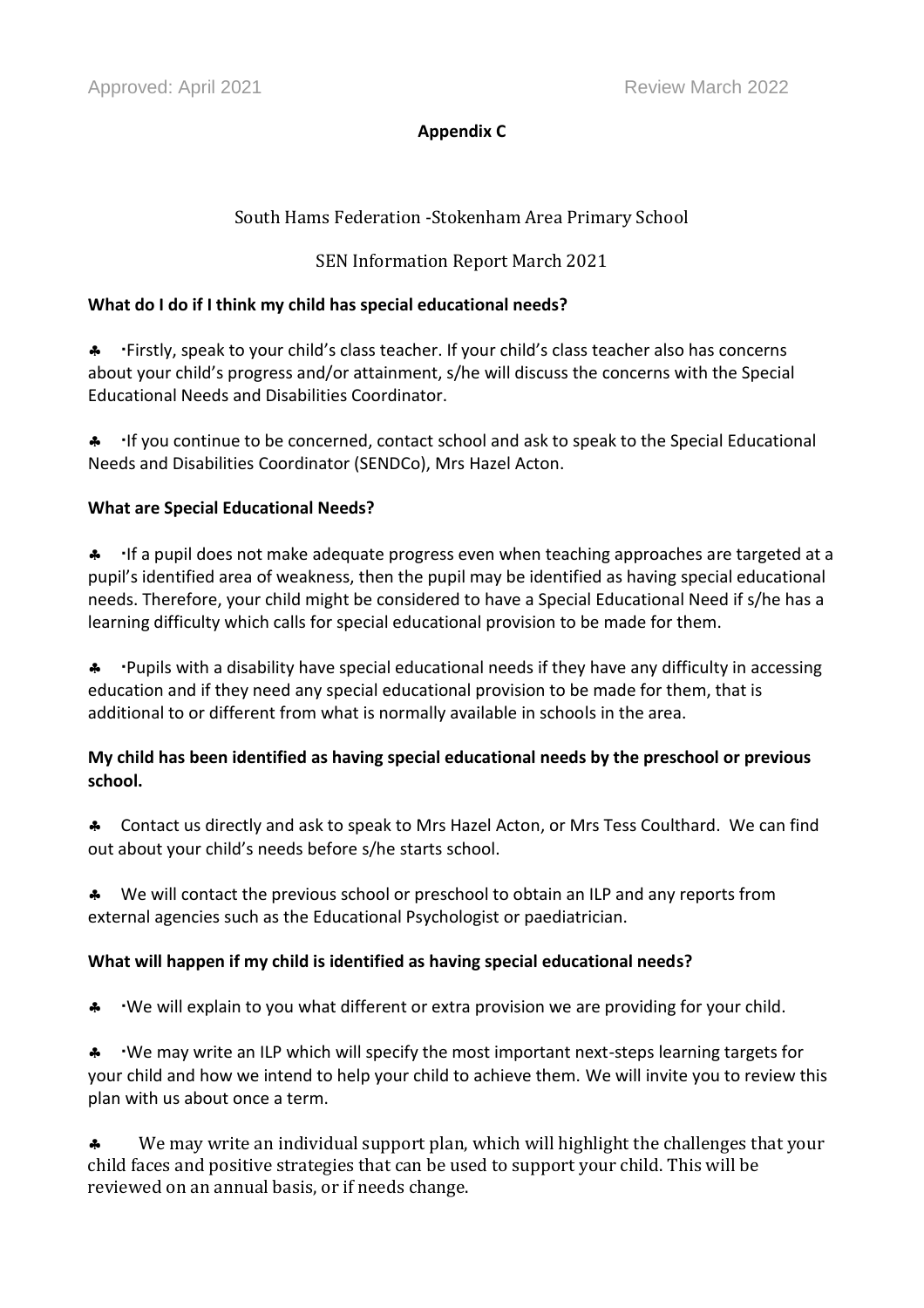\* We will put your child's name and details on our register of children with Special Educational Needs, this register enables us to keep track of all the children with additional needs and what is being provided for them. Devon County Council and the DfE can access this register so that they can monitor how many children in the school have additional needs.

**A** If required, with your agreement we will seek further support from external agencies such as the Speech and Language Therapist, the Communication and Interaction Team, the Educational Psychologist or Advisory Teachers for hearing impairment, visual impairment, or physical difficulties.

# **What if my child's special educational needs are quite severe?**

**A** If, following rigorous assessments, a child's needs are considered to be severe, lifelong and complex and their barriers to learning cannot be overcome through class teaching and extra support, we may need to apply to the Local Authority for specified individual support.

A In order to obtain this additional support the Local Authority needs to be asked to carry out a statutory assessment of your child's needs. Following the request, a panel of professionals will review all the paperwork and decide whether your child's needs seem complex enough to require a statutory assessment. If they consider that statutory assessment is appropriate, they will ask you and all the professionals involved with your child to write a report outlining your child's needs. On receipt of these reports, the panel will decide if your child's needs are severe, complex and lifelong. If they agree that your child's needs meet the criteria they will write an Education Health and Care Plan (EHCP), which will be reviewed annually. This will state the long targets for your child and what strategies should be put in place to help him/her to achieve these.

**4** If the panel decides that your child's needs are not severe enough to require an Education Health and Care Plan they will ask the school to continue to support the child and ensure that an Individual Education Plan (ILP) is in place to ensure your child makes as much progress as possible.

\* You can find out about the Local Authority's offer for children and young people with SEN and their families on the Devon County Council website:

# www.devon.gov.uk/schools/SEND. Telephone 01392 380000.

# **My child has a physical disability, how accessible is the school?**

- All classrooms are accessible for a wheelchair.
- \* There is a disabled toilet in the main building
- A call around the outside of the building is accessible for a wheelchair.

 All playgrounds are accessible, and the school playing field has level access. (See our accessibility policy for further details)

# **What training or expertise does your staff have to support children with SEN?**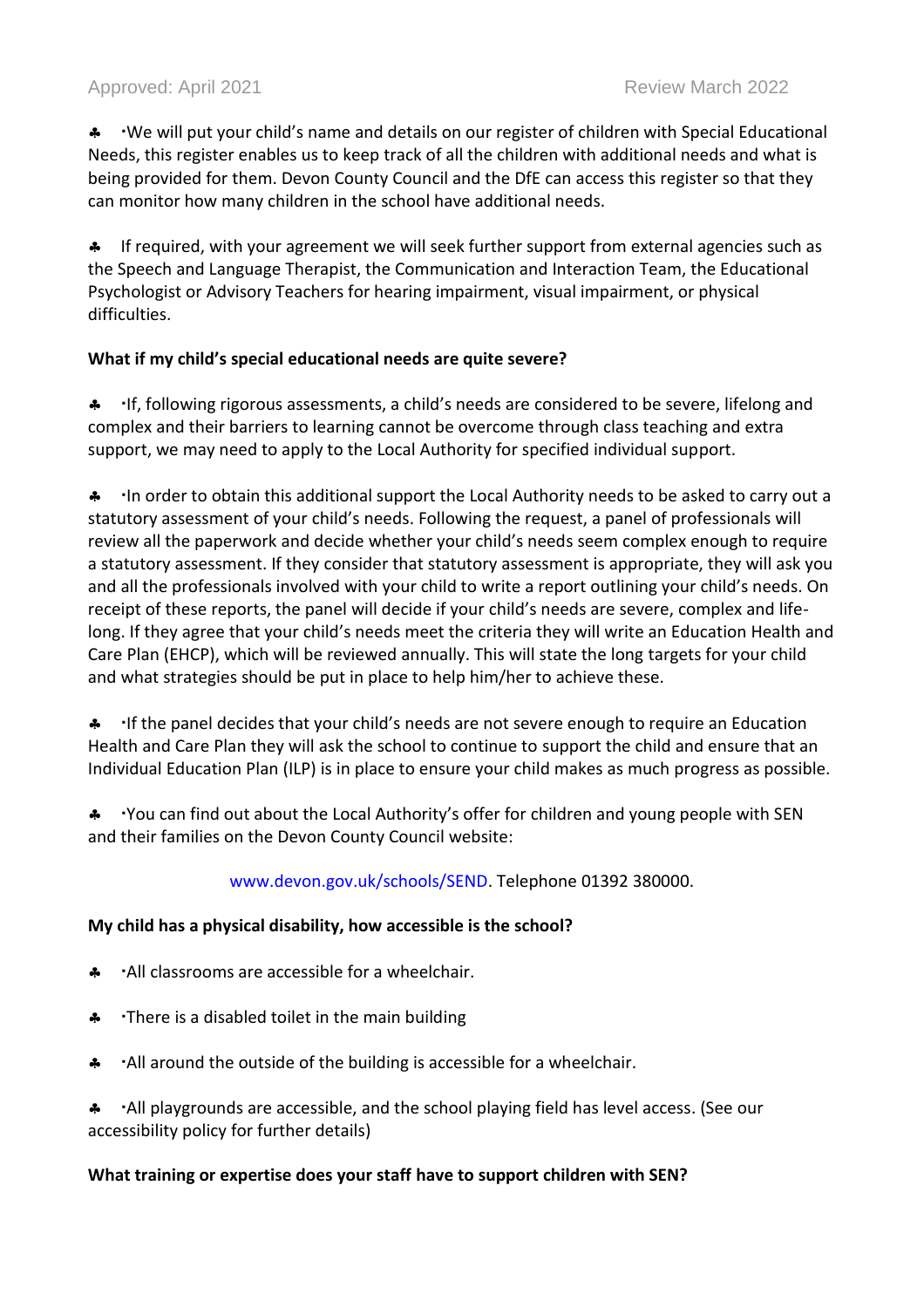# Approved: April 2021 **Review March 2022** Review March 2022

A · · All class teachers are qualified (QTS) to teach primary children with a range of needs. We are constantly evaluating the impact of our teaching on children's learning and adopting new approaches. Many conditions such as Autistic Spectrum Disorder, Dyslexia and Attention Deficit and Hyperactivity Disorder are routinely supported as teaching strategies are in place in every class to support children with these needs.

\* Our teaching assistants are also trained to support children on the Autistic Spectrum, children with dyslexic tendencies and children with attention deficit.

\* Our teaching assistants are usually present when the Speech and Language Therapist works with a child in their year group and have picked up considerable knowledge this way.

**\*** The list of specialisms is ever increasing and ever changing. If there is a need that we feel that we need further training to support, we seek the training from specialists.

\* Our teachers and teaching assistants are also trained in using other strategies such as precision teaching, colourful semantics, Read Write Inc, Counting to Calculating. Again, this list is ever changing.

\* We seek and follow up support from Advisory Teachers or Therapists who are specialists in their areas. We often receive comments from the people who have given us advice on how well we have followed-up their suggestions.

# **How are parents/carers and children with SEN supported to share their views and concerns and work alongside the school?**

**\*** Teachers will be happy to meet with you to discuss any concerns or views you may have. Mrs Hazel Acton (SENCo) are also available to offer additional support where necessary and we would like to encourage a strong school/home partnership. There will be open communication between you and the SENCo to update you on any additional provision being put in place for your child.

**\*** If you are a parent/carer of a child who has an ILP you will be given the opportunity, once a term, with the class teacher or the SENCo, to discuss progress, targets and further support necessary both in school and at home.

\* Parents/carers with children with more severe special educational needs who are referred for statutory assessment will be asked to attend meetings and share views and concerns about the child throughout the process. This is to ensure that all parties involved are fully informed and working closely to support each other, to provide the most suitable provision for the child. Your child will have a My Plan which links to the long term objections of the EHCP and will include short term targets. These short term targets will be reviewed at least twice a year.

\* We have a number of ICT programmes which can be used at home to support the children's learning. These include; Accelerated reader, Spelling Shed, Collins Big Cats (linked to Letters and Sounds) and TT Rockstars. We also use Seesaw as a learning platform and as a method for keeping parents informed.

#### **What happens when my child transfers to another school?**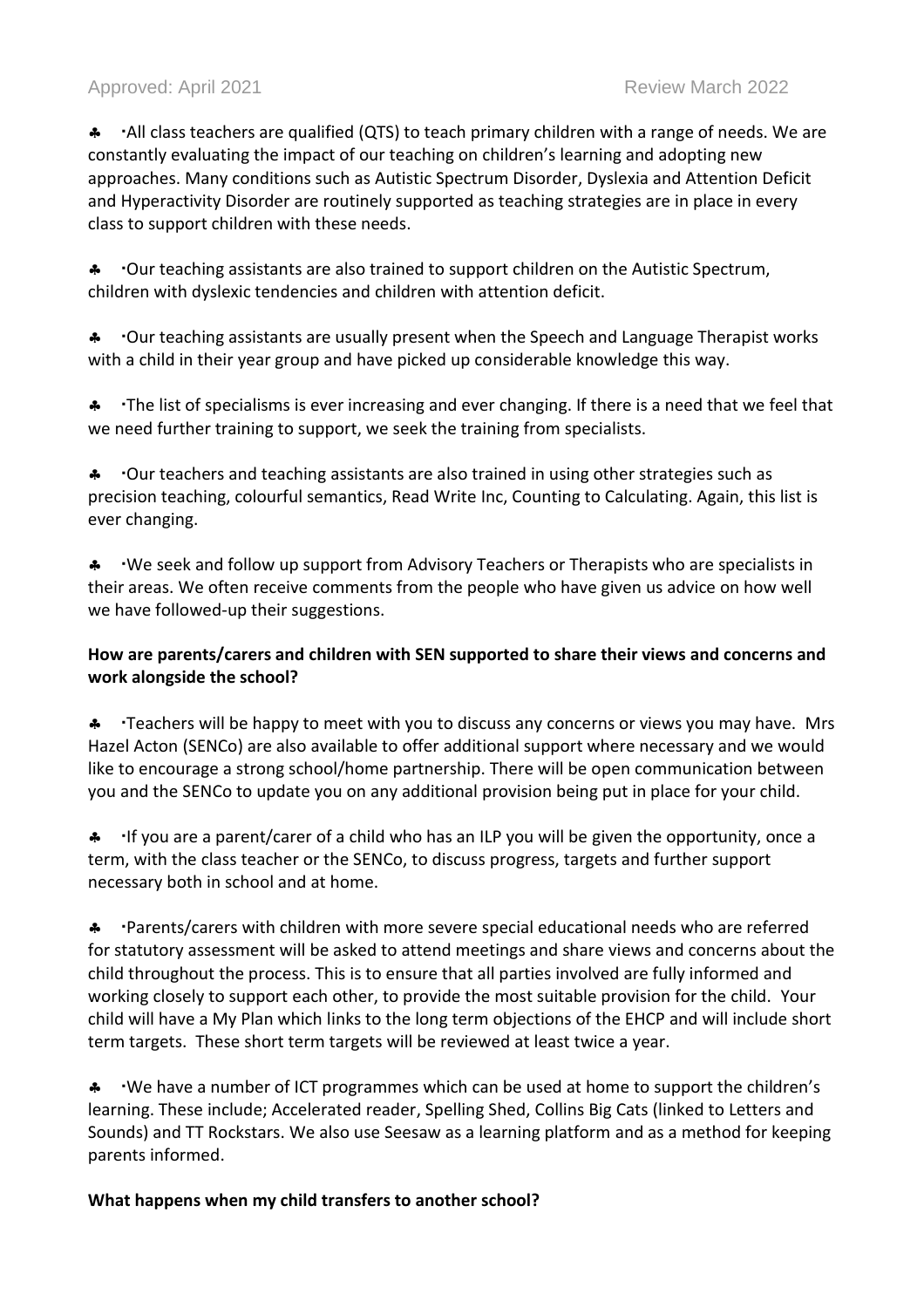# Approved: April 2021 **Review March 2022** Review March 2022

**\*** The vast majority of our children transfer to Kingsbridge Community College (KCC). The transition visits begin early in Year 6 and continue throughout the year with visits to the school and the KCC teachers visiting here. Children with special educational needs can make additional visits as required; these are arranged by Mrs Acton according to the needs of the child. For example, your child might need to meet some particular members of staff, have additional time to become familiar with the geography of the building or want to take photographs that they can keep to remind them of things they have found out about the school.

**\*** The SENCo (Mrs Acton) meets with the SENDCo at KCC in the summer term and talks about all the children on the SEN Register. She will describe the strategies that have been put in place, advise which strategies should continue and identify any additional requirements to help your child with the transition.

\* KCC hold a meeting in the summer term for parents of children with special educational needs.

**\*** We can request additional transition support for children on the Autistic Spectrum from the Communication and Interaction Team.

**4** If appropriate, we might make a transition book with your child. This book gathers all the information that they might need and might feel anxious about, for example photographs of the main tutors, information about what to do at lunchtime or if they lose something.

 If the Local Authority decide that your child's needs can't be catered for at KCC, they will identify the nearest suitable provision. In this case, individual transition arrangements are made with the school according to the child's needs.

#### **My child is having 'intervention'. What does that mean?**

**\*** Sometimes a child needs some help with a particular aspect of learning that the class teacher considers is holding back the child's progress. Examples of intervention are high-frequency word spelling, phonics, reading comprehension, social skills, handwriting, counting, calculation. Children who have intervention do not necessarily have special educational needs; the purpose of the intervention is to get the child back on track.

A Intervention takes place with a teacher or teaching assistant who works with the child either individually or in a small group. The teaching is regular with a specific target for the child's attainment in mind.

**\*** Following a period of intervention, the child's progress and attainment is re-assessed to consider if any additional or different help is needed.

#### **Is there a budget for children with special educational needs?**

**\*** One of the funding streams from the Local Authority is specifically to support children with special educational needs. Following a consultation with the SENCo about the effectiveness of the current deployment of resources, the Executive Head decides on the deployment of resources for children with special educational needs and disabilities and consults with the Governing Body.